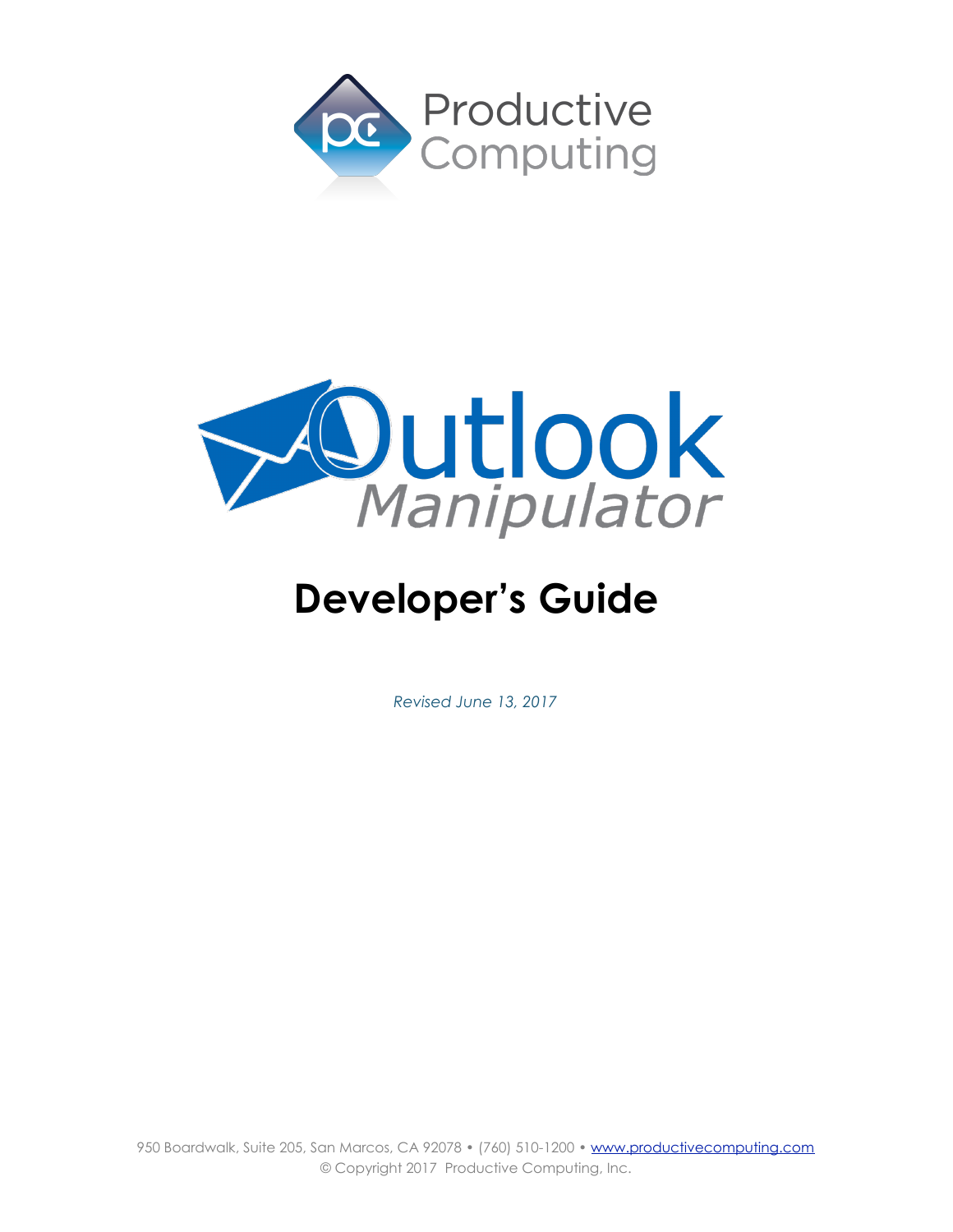## **Table of Contents**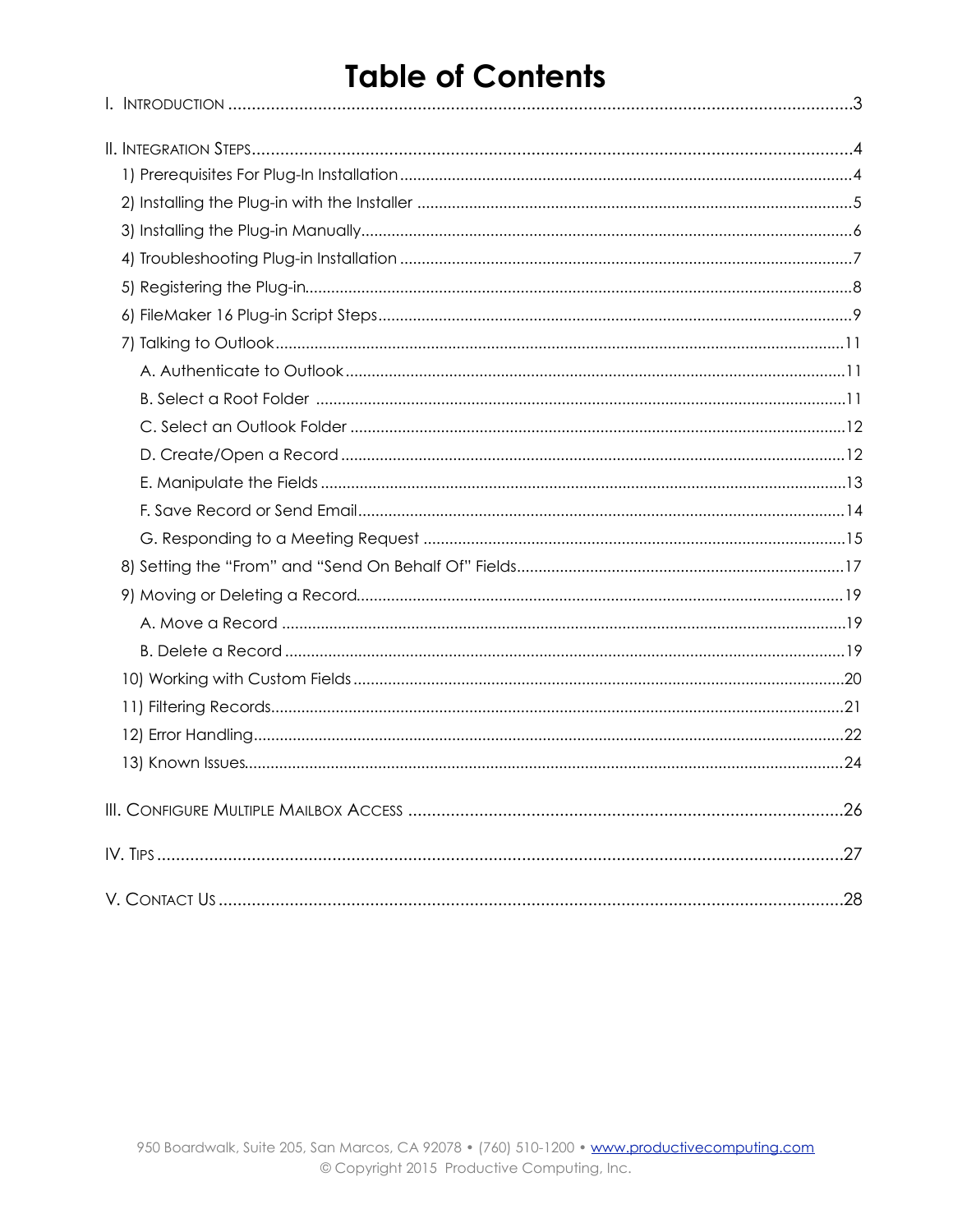## <span id="page-2-0"></span>**I. Introduction**

#### **Description:**

The Outlook Manipulator plug-in is a powerful tool used to exchange data between FileMaker Pro® and Microsoft® Outlook. With this plug-in FileMaker Pro users are able to bidirectionally exchange data between FileMaker and Outlook. These operations are accomplished using FileMaker function calls from within FileMaker calculations. These calculations are generally determined from within FileMaker "SetField" or "If" script steps. This document describes the basic integration steps, features, and error handling. Please see the accompanying Functions Guide for a list of available plug-in functions and Outlook fields.

#### **Product Version History:**

[http://www.productivecomputing.com/outlook-integration/version\\_history](http://www.productivecomputing.com/outlook-integration/version_history)

#### **Intended Audience:**

FileMaker developers or persons who have knowledge of FileMaker scripting, calculations and relationships as proper use of the plug-in requires that FileMaker integration scripts be created in your FileMaker solution.

#### **Successful Integration Practices:**

- 1) Read the Developer's Guide
- 2) Read the Functions Guide
- 3) Watch our video tutorials:<http://www.productivecomputing.com/video>
- 4) Review our FileMaker demo file
- 5) Familiarize yourself with Microsoft Outlook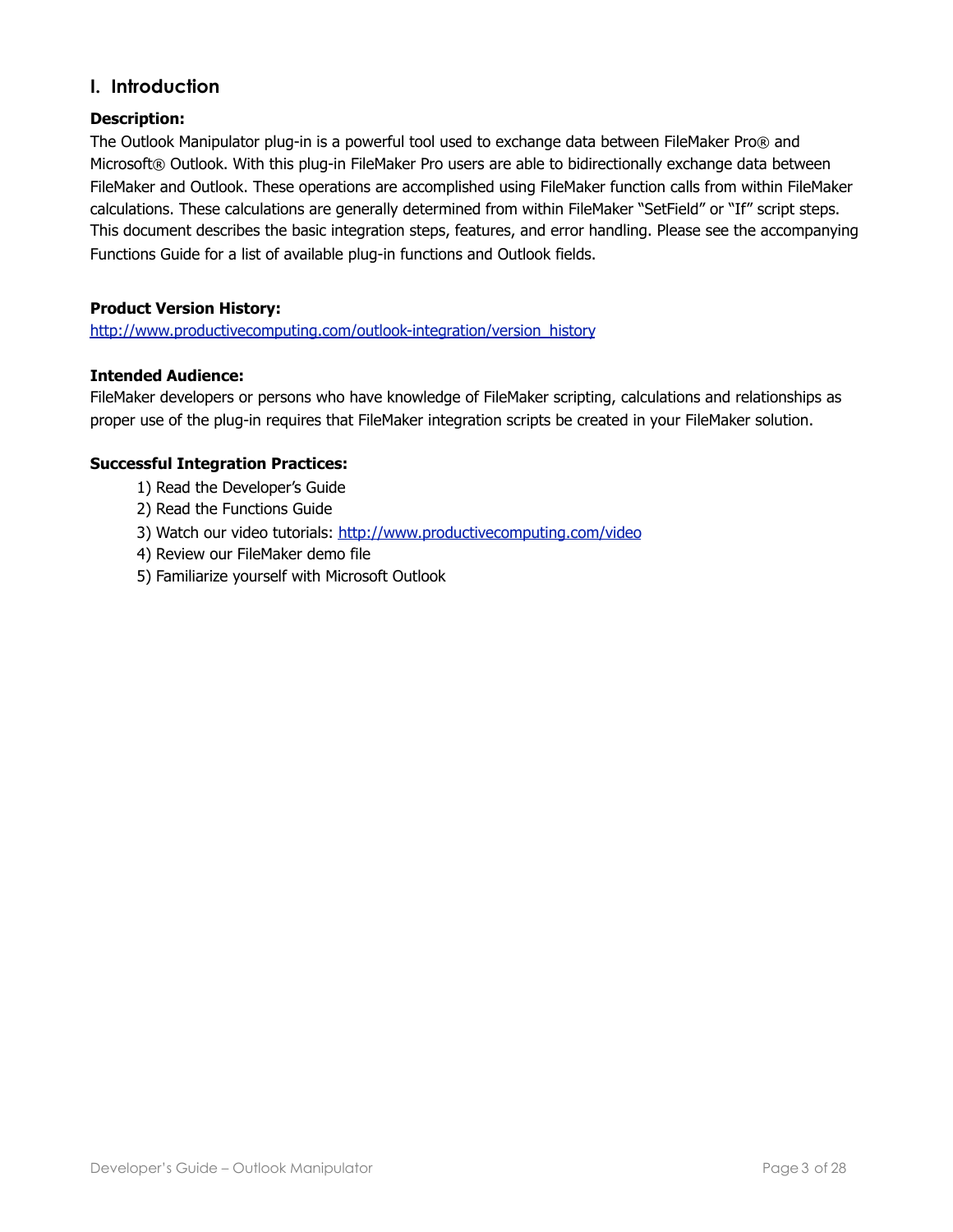## <span id="page-3-0"></span>**II. Integration Steps**

Accessing and using the plug-in involves the following steps.

## <span id="page-3-1"></span>**1) Prerequisites For Plug-In Installation**

#### **32-bit vs 64-bit:**

As of plug-in versions 6.0.2.2 of Outlook Manipulator and 4.0.2.2 of Exchange Manipulator are available in 32-bit or 64-bit mode. The plug-in bit version that you use depends upon your FileMaker Pro bit version and the bit version of Microsoft Outlook. All applications need to be running in the same bit version. Note: 32-bit applications and 32-bit plug-ins will work on a 64-bit operation system.

|                                           | Windows OS 32-bit<br>FileMaker 32-bit                                                        | Windows OS 64-bit<br>FileMaker 32-bit                                                        | Windows OS 64-bit<br>FileMaker 64-bit                                                        |
|-------------------------------------------|----------------------------------------------------------------------------------------------|----------------------------------------------------------------------------------------------|----------------------------------------------------------------------------------------------|
| Microsoft Outlook or<br>Exchange (32-bit) | Use 32-bit version of the<br>plug-in                                                         | Use 32-bit version of the<br>plug-in                                                         | Will not work.<br>Requires Outlook/<br>Exchange 64-bit and 64-<br>bit version of the plug-in |
| Microsoft Outlook or<br>Exchange (64-bit) | Will not work.<br>Requires Outlook/<br>Exchange 32-bit and 32-<br>bit version of the plug-in | Will not work.<br>Requires Outlook/<br>Exchange 32-bit and 32-<br>bit version of the plug-in | Use 64-bit version of the<br>plug-in                                                         |

## **Installing the Microsoft Visual C++ 2013 Redistributable Package:**

Included in the package is a download link.

Name of link is: "Download Microsoft Visual C++ 2013 Redistributable Package (x86)"

This link will direct you to download the Microsoft Visual C++ Redistributable Package (x86). Some systems do not have a Visual C++ 2013 Redistributable Package installed by default. However, certain programs may have added it to your machine during their installation process.

If the plug-in fails to be recognized by FileMaker after installation (i.e. does not show up in the Edit > Preferences > Plug-ins section), then please install the included redistributable package.

Machines running 64-bit versions of Windows need to install the 64-bit ("x64") version of the redistributable package, which is also available from Microsoft.

Please note: For older versions, use the 2008 redistributable package.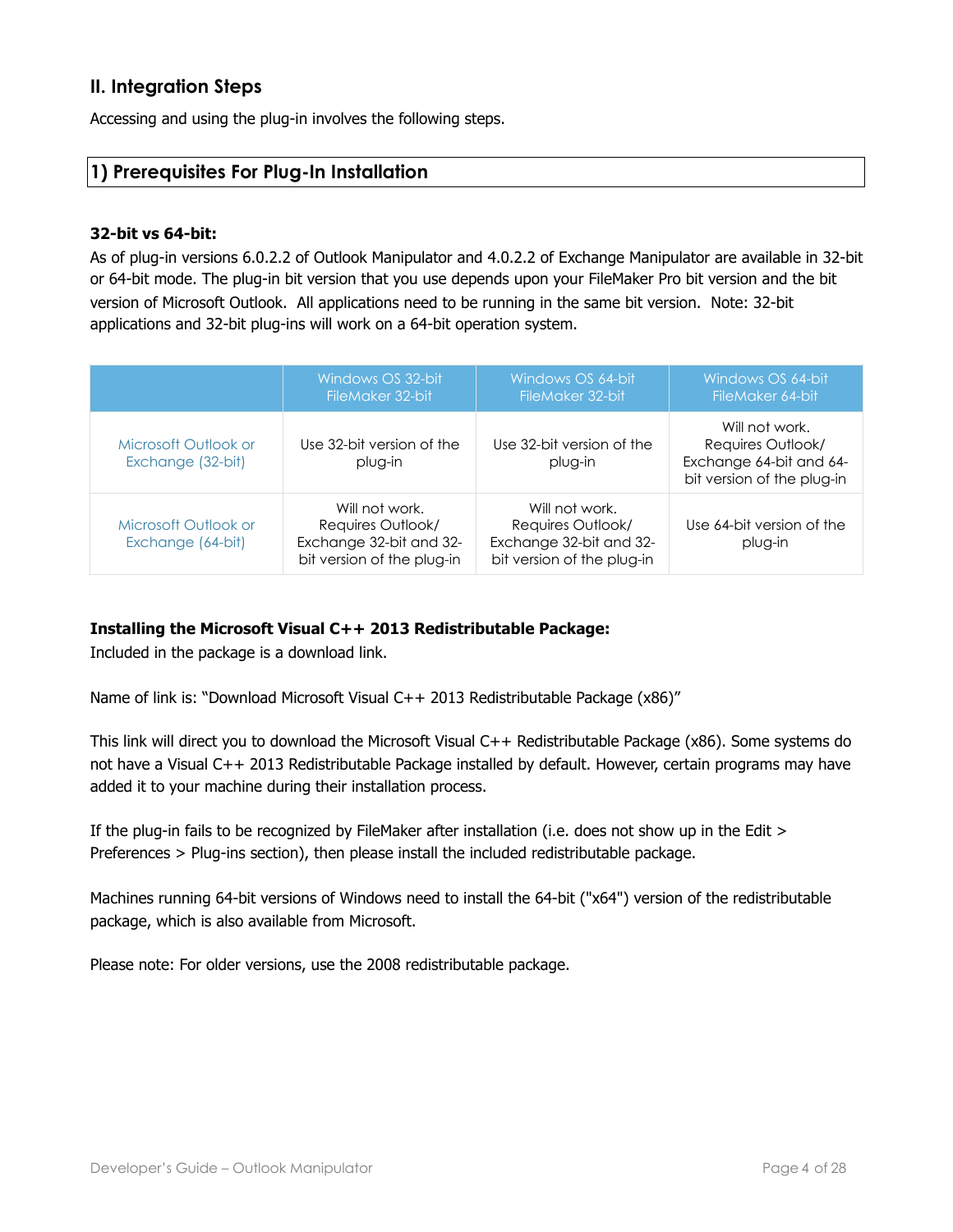## <span id="page-4-0"></span>**2) Installing the Plug-in with the Installer**

We have introduced installers to make installation of our plug-ins even easier. These installers will not only install the FileMaker plug-in file, but will also install any third party software needed for the plug-in to function, the demo file, and additional resources you may need. We recommend using the installers to ensure that all components necessary for the plug-in to function are properly installed.

Once you download the Outlook Manipulator installation zip package, simply extract the package and open the resulting folder. Install the Outlook Manipulator with the following steps:

- 1) Run the "setup.exe" fil
- 2) If you are currently running FileMaker, please close FileMaker so that the plug-in will be installed correctly.
- 3) Accept the End User License Agreement ("EULA")
- 4) Select the location to install the plug-in\*
- 5) Confirm the installation
- 6) If prompted by Windows user account control, allow the Installer to run
- 7) Your installation is complete!

\*In order for FileMaker to properly recognize the plug-in, we suggest you do not change this default location. FileMaker plug-ins need to be installed in Extension folders recognized by the plug-in. By default, the plug-in will be installed to the base FileMaker/Extensions folder and will be available across multiple versions of FileMaker. However, if you wish to install the plug-in at a version-specific location like "FileMaker Pro Advanced/14.0/ Extensions", you may browse to the folder location to do so.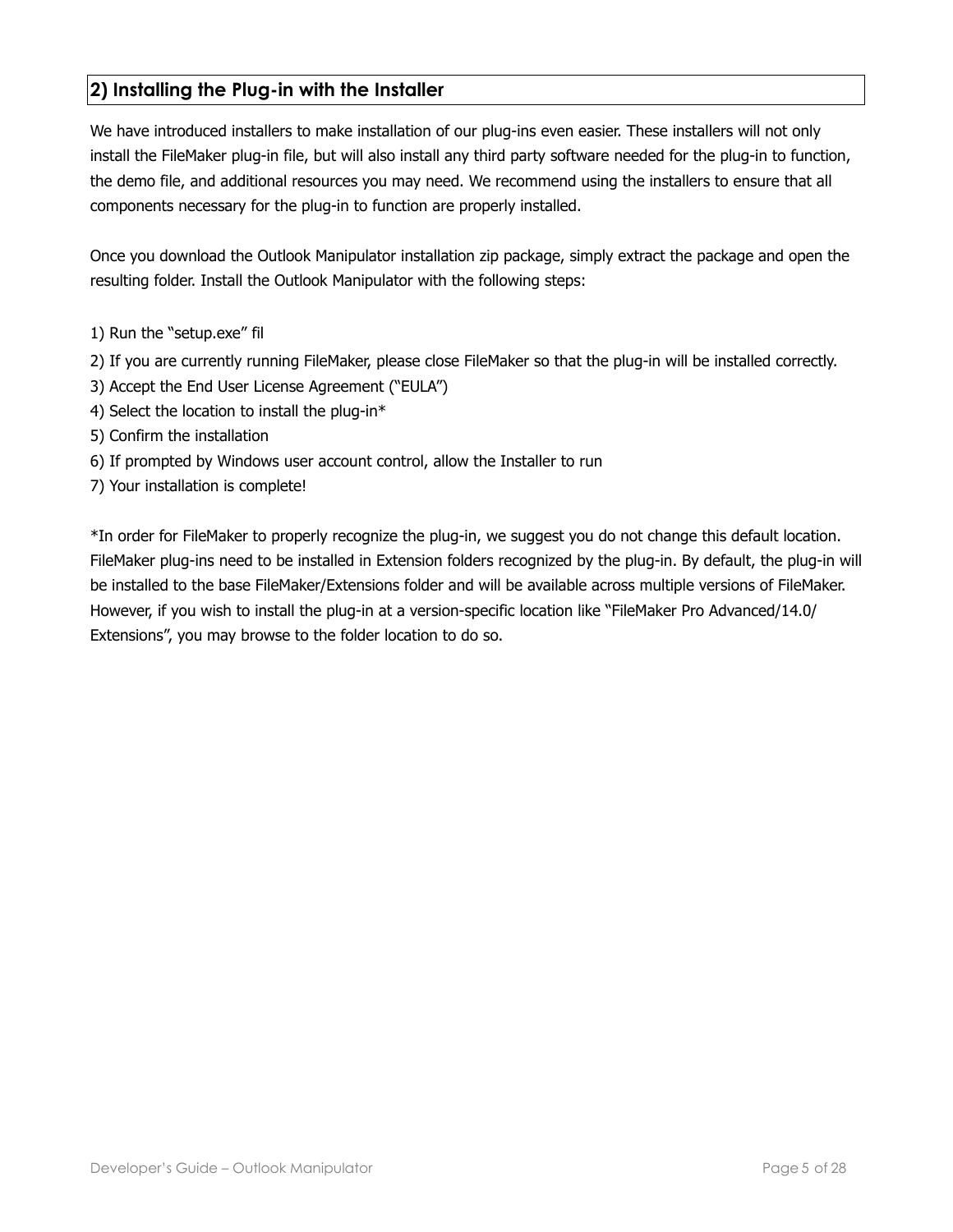## <span id="page-5-0"></span>**3) Installing the Plug-in Manually**

The first step is to install the plug-in into FileMaker Pro.

#### **FileMaker 12 or later:**

- 1. Open the FileMaker demo file available in the plug-in bundle [\(www.productivecomputing.com](http://www.productivecomputing.com)).
- 2. Select the "Install" button.

For FileMaker 11 or earlier, follow the steps below to manually install the plug-in into the FileMaker Extensions folder. NOTE: This plug-in is verified compatible with FileMaker Pro 12 or above and may work with earlier versions.

- 1. Quit FileMaker Pro completely.
- 2. Locate the plug-in in your download which will be located in a folder called "Plug-in." On Windows the plug-in will have a ".fmx" extension.
- 3. Copy the actual plug-in and paste it to the Extensions folder which is inside the FileMaker program folder.

On Windows this is normally located here: C:\Program Files\FileMaker\FileMaker X\Extensions

4. Start FileMaker Pro. Confirm that the plug-in has been successfully installed by navigating to "Preferences" in FileMaker, then select the "Plug-ins" tab. There you should see the plug-in listed with a corresponding check box. This indicates that you have successfully installed the plug-in.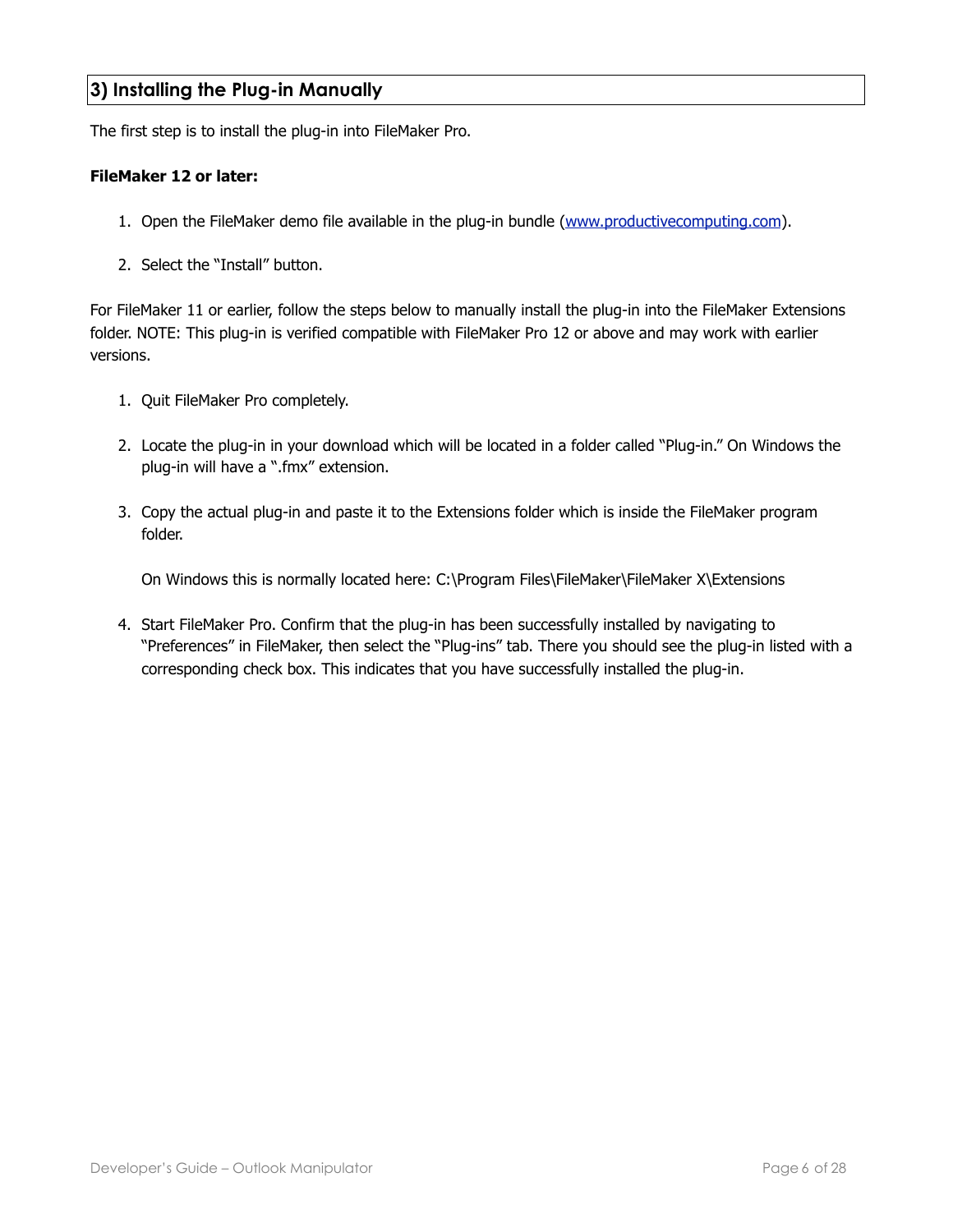## <span id="page-6-0"></span>**4) Troubleshooting Plug-in Installation**

When installing the plug-in using the "Install Plug-in" script step, there are certain situations that may cause a 1550 or 1551 error to arise. If such a situation occurs, please refer to the troubleshooting steps involving the most common problems that may cause those errors.

- 1) Invalid Bitness of FileMaker
	- a. In some cases, FileMaker Pro may be attempting to install a plug-in with a different bitness than the FileMaker Pro application. This is most common with Windows plug-ins. The general rule is that the plug-in and FileMaker Pro must be the same bitness.
	- b. To resolve this, ensure that the container field holding the plug-in contains the correct bitness of the plug-in. You can verify the plug-in's bitness by checking the file extension: if the extension is .fmx, the plug-in is a 32-bit plug-in; if the extension is .fmx64, the plug-in is a 64 bit plug-in. You can verify the bitness of FileMaker Pro itself by viewing the "About FileMaker Pro" menu option in the Help menu, and clicking the "Info" button to see more information; bitness is found under "Architecture".
- 2) Missing Dependencies
	- a. Every plug-in has dependencies, which are system files present in the machine's operating system that the plug-in requires in order to function. If a plug-in is "installed" into an Extensions folder, but the plug-in does not load or is not visible in the Preferences > Plug-ins panel in FileMaker Pro's preferences, it's likely that there are files missing.
	- b. To ensure that the appropriate dependencies are installed, please verify that the Visual Studio 2013 C++ Redistributable Package is installed. This can be located by opening Control Panel and checking the Installed Programs list (usually found under "Add/Remove Programs"). Older plug-ins may require the Visual C++ 2008 redistributable package, instead of the 2013 version.
	- c. Some plug-ins also have a .NET Framework component that is also required. All such plug-ins of ours will require the .NET Framework 3.5, which can be downloaded from the following link:

<https://www.microsoft.com/en-us/download/details.aspx?id=21>

- 3) Duplicate Plug-in Files
	- a. When installing plug-ins, it is possible to have the plug-in located in different folders that are considered "valid" when FileMaker Pro attempts to load plug-ins for use. There is a possibility that having multiple versions of the same plug-in in place in these folders could cause FileMaker Pro to fail to load a newly-installed plug-in during the installation process.
	- b. To resolve this, navigate to the different folders listed in the earlier installation steps and ensure that the plug-in is not present there by deleting the plug-in file(s). Once complete, restart FileMaker and attempt the installation again. If you installed the plug-in using a plug-in installer file, if on Windows, run the installer again and choose the "Uninstall" option, or if on Mac, run the "uninstall.tool" file to uninstall the plug-in.

If the three troubleshooting steps above do not resolve the issue, please feel free to reach out to our support team for further assistance.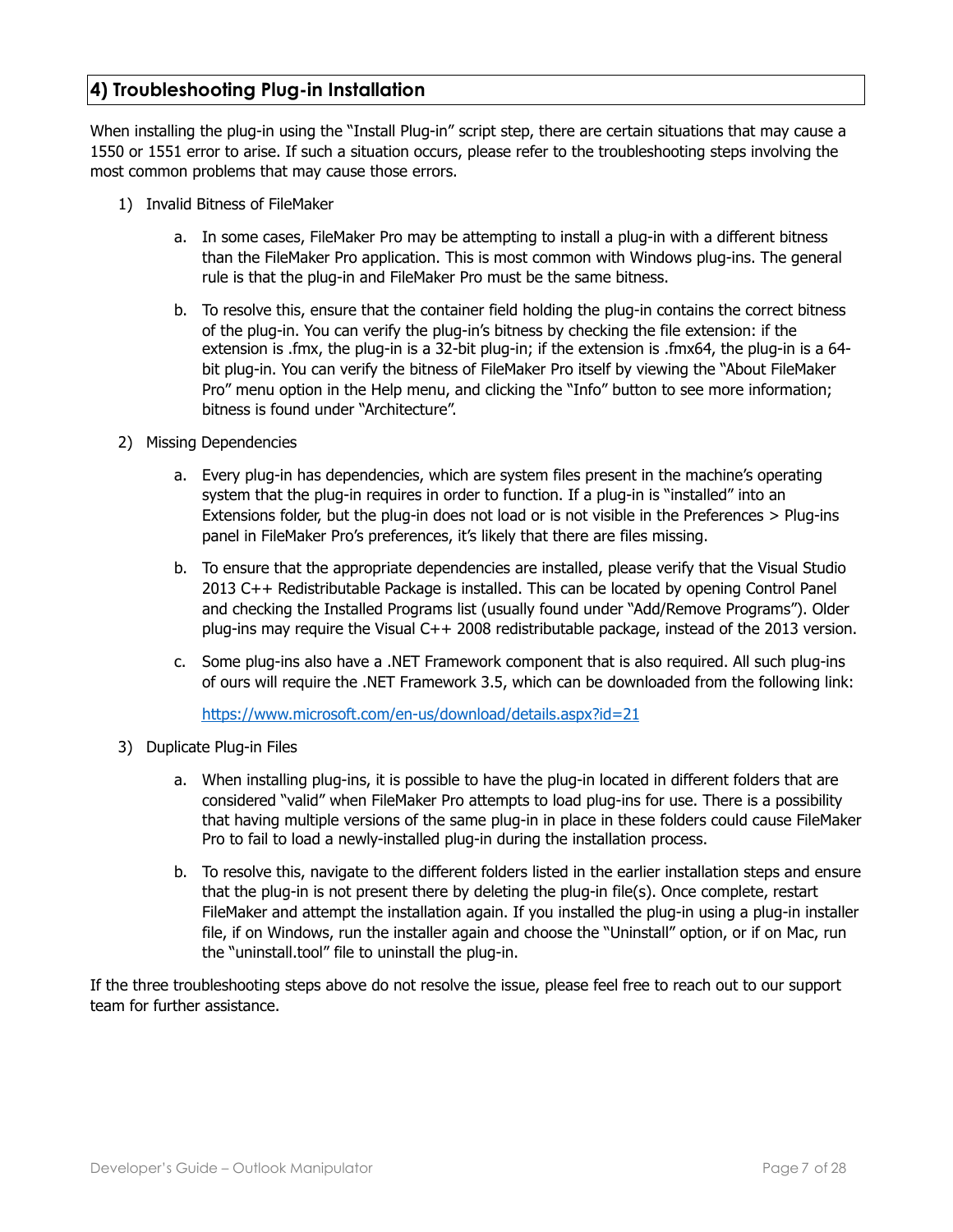## <span id="page-7-0"></span>**5) Registering the Plug-in**

The next step is to register the plug-in which enables all plug-in functions.

- 1. Confirm that you have access to the internet and open our FileMaker demo file, which can be found in the "FileMaker Demo File" folder in your original download.
- 2. If you are registering the plug-in in Demo mode, then simply click the "Register" button and do not change any of the fields. Your plug-in should now be running in "DEMO" mode. The mode is always noted on the Setup tab of the FileMaker demo.
- 3. If you are registering a licensed copy, then simply enter your license number in the "LicenseID" field and select the "Register" button. Ensure you have removed the Demo License ID and enter your registration information exactly as it appears in your confirmation email. Your plug-in should now be running in "LIVE" mode. The mode is always noted on the Setup tab of the FileMaker demo, or by calling the PCEM\_GetOperatingMode function.

Congratulations! You have now successfully installed and registered the plug-in!

## **Why do I need to Register?**

In an effort to reduce software piracy, Productive Computing, Inc. has implemented a registration process for all plug-ins. The registration process sends information over the internet to a server managed by Productive Computing. The server uses this information to confirm that there is a valid license available and identifies the machine. If there is a license available, then the plug-receives an acknowledgment from the server and installs a certificate on the machine. This certificate never expires. If the certificate is ever moved, modified, or deleted, then the client will be required to register again. On Windows this certificate is in the form of a ".pci" file.

## **How do I hard code the registration process?**

You can hard code the registration process inside a simple "Plug-in Checker" script. The "Plug-in Checker" script should be called at the beginning of any script using a plug-in function and uses the PCEM\_Register, PCEM\_GetOperatingMode, and PCEM\_Version functions. This eliminates the need to manually register each machine and ensures that the plug-in is installed and properly registered. Below are the basic steps to create a "Plug-in Checker" script.

If  $\lceil$  PCEM\_Version( "short") = "" or PCEM\_Version( "short") = "?" ] Show Custom Dialog [ Title: "Warning"; Message: "Plug-in not installed."; Buttons: "OK" ] If [ PCEM\_GetOperatingMode ≠ "LIVE" ] Set Field [Main::gRegResult; PCEM\_Register( "licensing.productivecomputing.com" ; "80" ; "/PCIReg/pcireg.php" ; "your license ID" ) If  $[$  Main::gRegResult  $\neq 0$  ] Show Custom Dialog [ Title: "Registration Error"; Message: "Plug-in Registration Failed"; Buttons: "OK" ]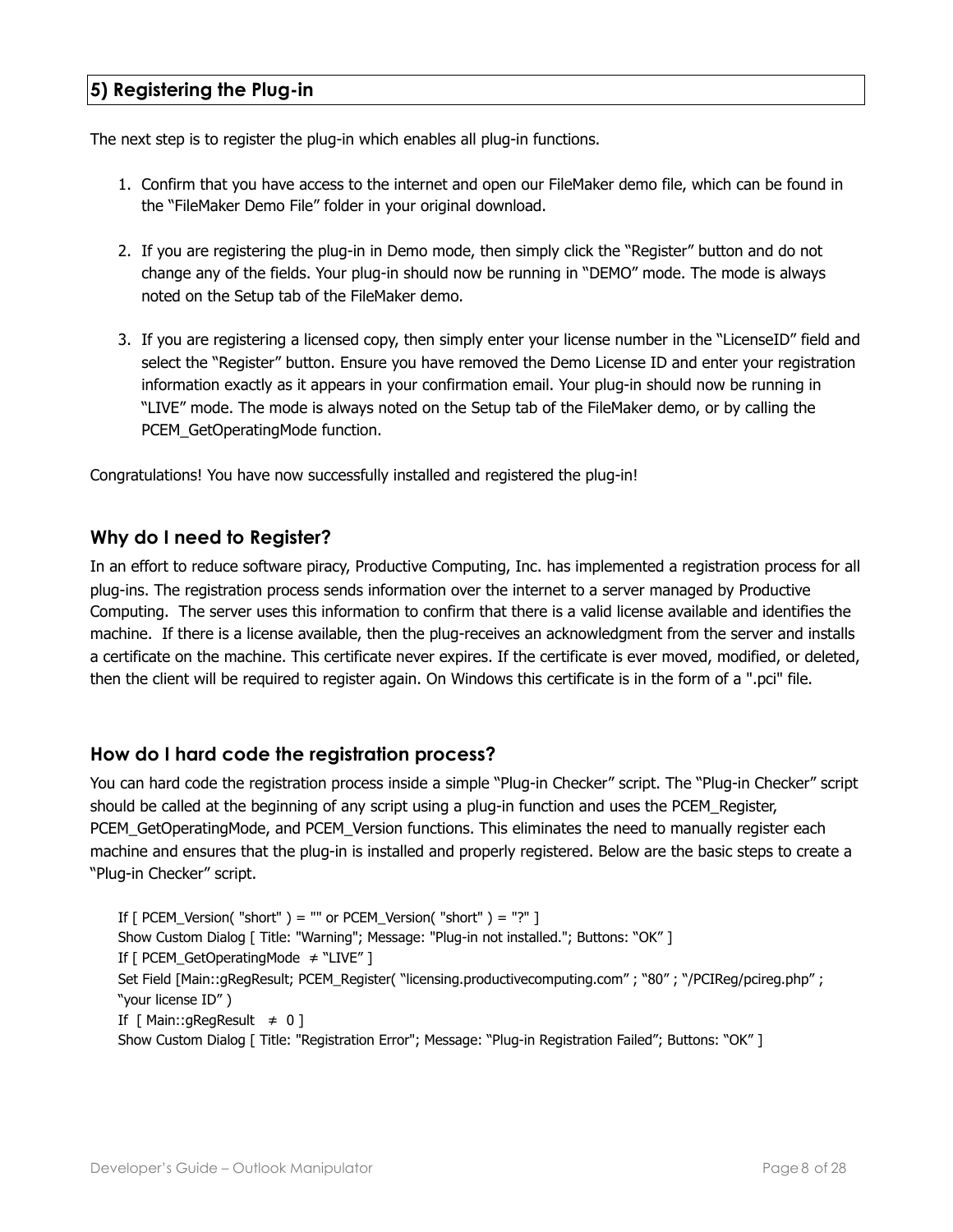## <span id="page-8-0"></span>**6) FileMaker 16 Plug-in Script Steps**

Newly introduced in FileMaker Pro 16, all plug-ins have been updated to allow a developer to specify plug-in functions as script steps instead of as calculation results. The plug-in script steps function identically to calling a plug-in within a calculation dialog.

In this example, we use the FM Books Connector plug-in's script steps to demonstrate the difference. The same scripting differences would be found for any of the Productive Computing plug-in product lines.

For an example of using plug-in script steps, compare two versions of the same script from the FM Books Connector demo file: Pull Customer\_\_Existing Session.

Script 1 - Pull Customer Existing Session with calculation ("traditional") plug-in scripting:

```
Set Error Capture [On]
Allow User Abort [Off]
# It is assumed the session is already opened from the previous script calling this 
script.
# Query customers in QB (Request)
Set Variable [$$Result; Value: PCQB RqNew( "CustomerQuery" ; "" )]
Set Variable [$$Result; Value: PCQB_RqAddFieldWithValue( "ListID" ; 
Main::gCust_ListID )]
If [0 <> PCQB_RqExecute]
      Exit Script [Text Result:PCQB_SGetStatus]
End If
# Pull customer info into FileMaker (Response)
Set Variable [$$Result; Value: PCQB RsOpenFirstRecord]
Set Field [main CUST Customers::ListID; PCQB RsGetFirstFieldValue( "ListID" )]
Set Field [main_CUST__Customers::FullName; PCQB_RsGetFirstFieldValue( "FullName" )]
Set Field [main_CUST_Customers::First Name;
PCQB RsGetFirstFieldValue( "FirstName" )]
Set Field [main_CUST__Customers::Last Name; PCQB_RsGetFirstFieldValue( "LastName" )]
Set Field [main_CUST__Customers::Company; PCQB_RsGetFirstFieldValue( "CompanyName" )]
Set Field [main CUST Customers::Bill Address 1;
PCQB_RsGetFirstFieldValue( "BillAddress::Addr1" )] 
Set Field [main CUST Customers::Bill Address 2;
PCQB RsGetFirstFieldValue( "BillAddress::Addr2" )]
Set Field [main CUST Customers::Bill Address 3;
PCQB_RsGetFirstFieldValue( "BillAddress::Addr3" )]
Set Field [main CUST Customers::Bill Address 4;
PCQB_RsGetFirstFieldValue( "BillAddress::Addr4" )]
Set Field [main CUST Customers::Bill City;
PCQB RsGetFirstFieldValue( "BillAddress::City" )]
Set Field [main_CUST__Customers::Bill_State; 
PCQB_RsGetFirstFieldValue( "BillAddress::State" )]
Set Field [main CUST Customers::Bill Postal Code;
PCQB_RsGetFirstFieldValue( "BillAddress::PostalCode" )]
Set Field [main CUST Customers::Phone; PCQB RsGetFirstFieldValue( "Phone" )]
Set Field [main CUST Customers::Email; PCQB RsGetFirstFieldValue( "Email" )]
```

```
Exit Script [Text Result:0]
```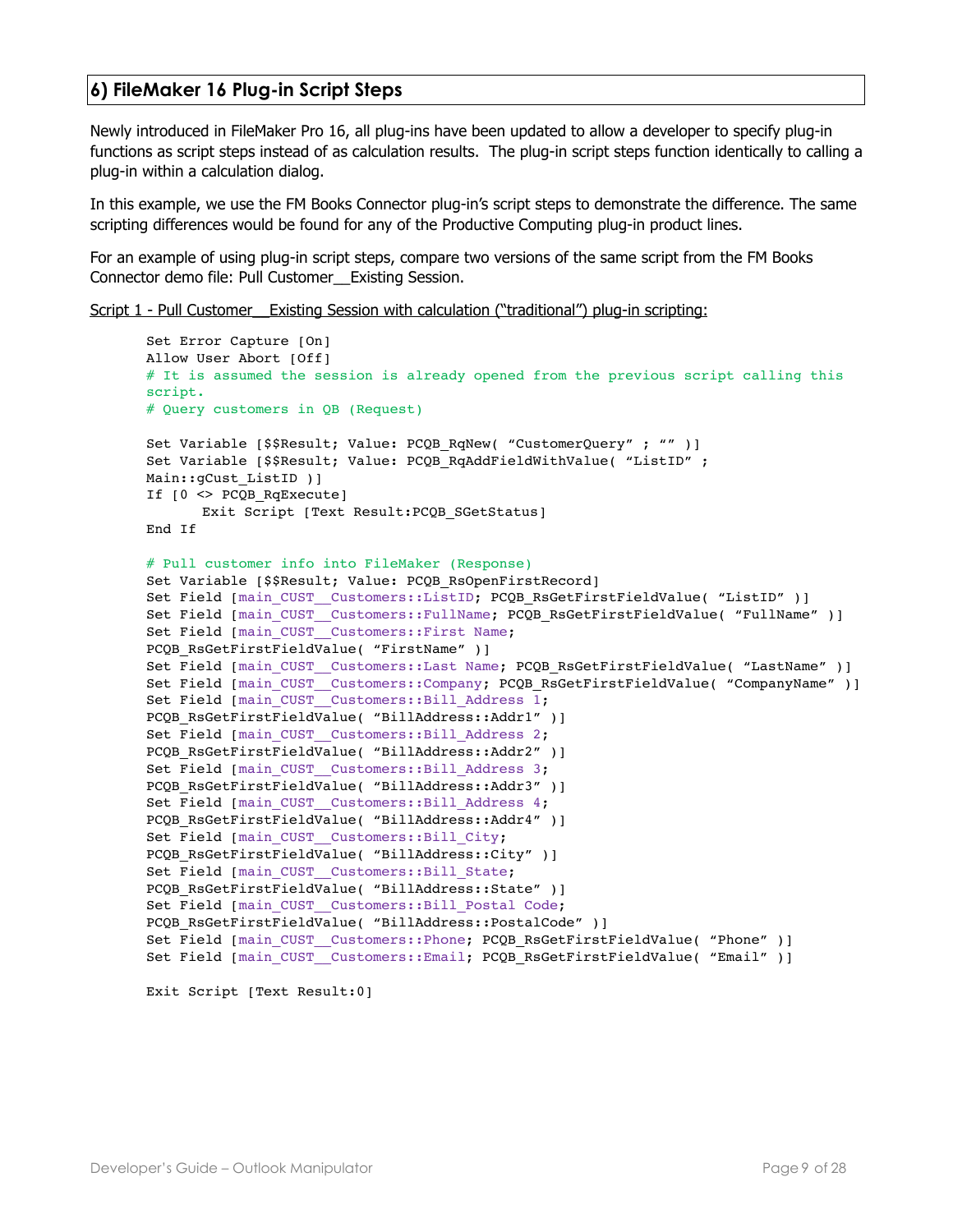```
Set Error Capture [On]
Allow User Abort [Off]
# It is assumed the session is already opened from the previous script calling this
script.
# Query customers in QB (Request)
PCQB RqNew [Select; Results:$$Result; Request Type:"CustomerQuery"]
PCQB RqAddFieldWithValue [Select; Results:$$Result; QB Field Name:"ListID"; Field
Value:Main::gCust_ListID]
PCQB RqExecute [Select; Results: $$Result]
If [\$$Result < 0]Exit Script [Text Result: PCQB SGetStatus]
End If
# Pull customer info into FileMaker (Response)
PCQB RsOpenFirstRecord [Select; Results:$$Result]
PCQB_RsGetFirstFieldValue [Select; Results:main_CUST__Customers::ListID; Field 
Name:"ListID"] 
PCQB RsGetFirstFieldValue [Select; Results:main CUST__Customers::FullName;
FieldName:"FullName"]
PCQB_RsGetFirstFieldValue [Select; Results:main_CUST__Customers::First Name; Field 
Name:" FirstName"]
PCQB_RsGetFirstFieldValue [Select; Results:main_CUST__Customers::Last Name; Field 
Name:" LastName"]
PCQB RsGetFirstFieldValue [Select; Results:main CUST__Customers::Company; Field
Name:" CompanyName"]
PCQB RsGetFirstFieldValue [Select; Results:main CUST_Customers::Bill Address 1;
Field Name:" BillAddress::Addr1"]
PCQB RsGetFirstFieldValue [Select; Results:main_CUST__Customers::Bill_Address 2;
Field Name:" BillAddress::Addr2"]
PCQB RsGetFirstFieldValue [Select; Results:main CUST_Customers::Bill Address 3;
Field Name:" BillAddress::Addr3"]
PCQB RsGetFirstFieldValue [Select; Results:main CUST_Customers::Bill Address 4;
Field Name:" BillAddress::Addr4"]
PCQB_RsGetFirstFieldValue [Select; Results:main_CUST__Customers::Bill_City; Field 
Name:" BillAddress::City"]
PCQB RsGetFirstFieldValue [Select; Results:main CUST__Customers::Bill_State; Field
Name:" BillAddress::State"]
PCQB RsGetFirstFieldValue [Select; Results:main CUST__Customers::Bill_Postal Code;
Field Name:" BillAddress::PostalCode"]
PCQB_RsGetFirstFieldValue [Select; Results:main_CUST__Customers::Phone; Field 
Name:"Phone"]
PCQB RsGetFirstFieldValue [Select; Results:main CUST_Customers::Email; Field
Name:"Email"]
Exit Script [Text Result:0]
```
Using script steps instead of the more traditional methods can make scripting within a solution more direct, as well as help with data entry validation. Some functions accept calculation-style input, while others accept a Boolean "true" or "false" option, and others employ a drop-down list for the developer to choose an option from. As stated earlier, the functionality of the plug-in script step is identical to its functionality as a calculation function; PCOB\_RsOpenFirstRecord as a script step will still open the first record in the response, and store the value in the \$\$Result global variable (as seen in Script 2), just the same as the Set Variable script step calls PCQB\_RsOpenFirstRecord (which opens the first response record) and stores the result in the \$\$Result variable.

For all Productive Computing, Inc., plug-ins that provide plug-in script step functionality, calculation functions will still be provided for use in development. This is to ensure that scripts already integrated with any of our plug-ins will still be viable and functional, and the developer now has the option to utilize the plug-in script steps at their discretion.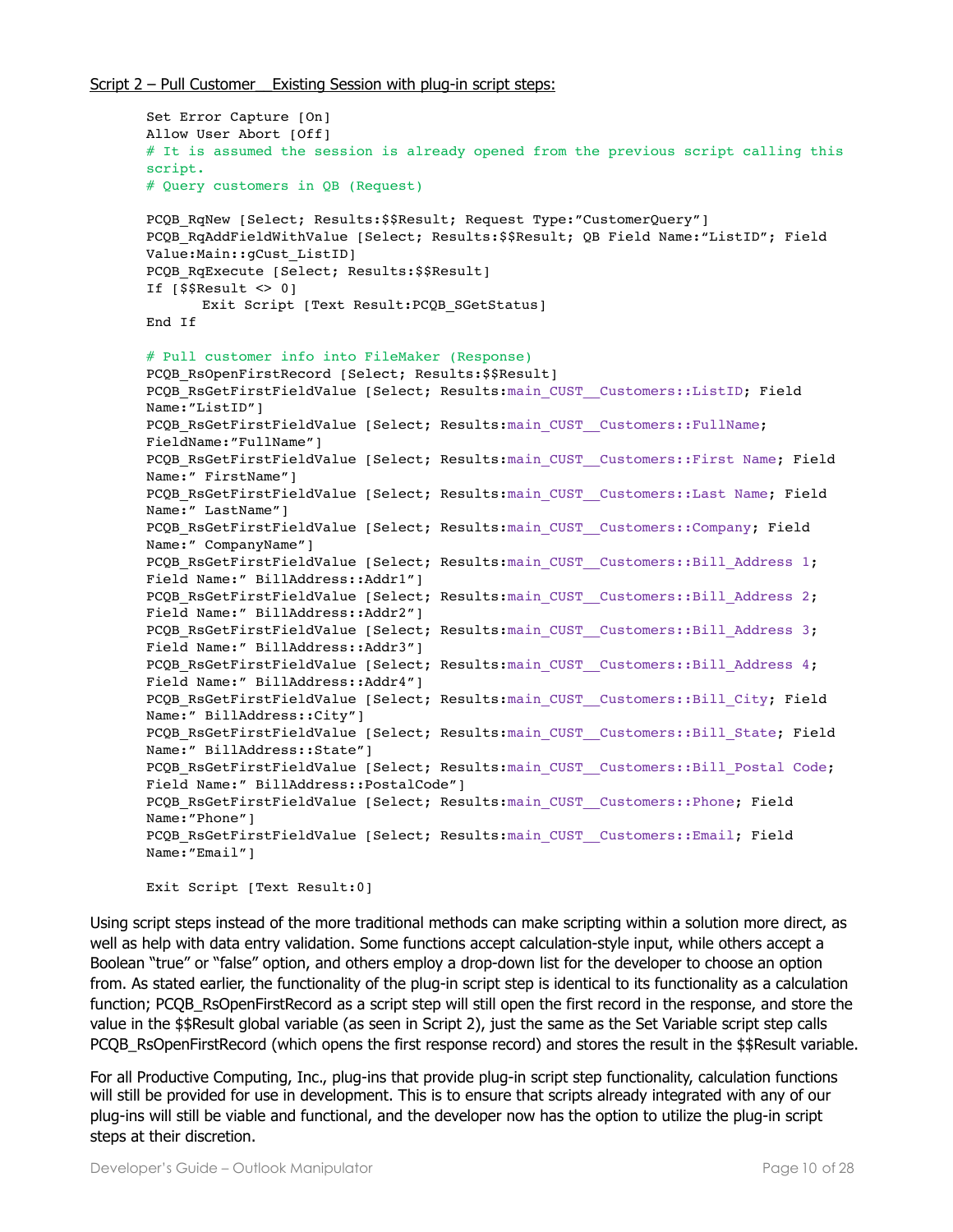## <span id="page-10-0"></span>**7) Talking to Outlook**

Talking to Outlook typically requires that you follow these steps.

#### <span id="page-10-1"></span>**A. Authenticate to Outlook**

When communicating with Outlook you must first specify what Outlook profile will be used. This is accomplished by authenticating to Outlook by calling the PCEM\_Authenticate ( ProfileName ; ProfilePassword ) function. Authenticate must be called once per FileMaker session. If Outlook is open when this function is called, then FileMaker will simply authenticate to the currently opened Outlook profile.

If Outlook is not open when this function is called, then FileMaker will open Outlook in the background and authenticate with the default Outlook profile or it will prompt the user to select one. This depends on your machine settings found in the Windows Control Panel under Mail. Most users do not have multiple Outlook profiles set up on their machine and will benefit from leaving the two parameters ( ProfileName ; ProfilePassword ) blank. If you do have multiple Outlook profiles set up on your machine, then you can pass the ProfileName and ProfilePassword to access the desired Outlook profile. Please note that not all profiles have passwords associated with them.

If you desire to authenticate with a different Outlook profile, then you must first close FileMaker AND Outlook. This is because FileMaker will hold onto the authenticated Outlook profile until both FileMaker and Outlook processes are terminated.

#### <span id="page-10-2"></span>**B. Select a Root Folder**

The next step is to specify what "root" folder or mailbox will be used. During the authenticate process the root folder is typically automatically set to the user's default folder. The default folder is typically the first folder named in the Outlook Folder List such as "Personal Folders" or "Mailbox - User Name." Please note that in Outlook 2003 and Outlook 2007, the mailbox name is in the format of "Mailbox - Your Name," but Outlook 2010 and newer now uses your email address as the mailbox name. Please account for this change as needed if your users are using various Outlook versions.

Specify the the root folder to work with by calling PCEM\_OpenRootFolder( RootFolderName ) and passing the name of the desired root folder to be opened. Once the Outlook root folder has been selected then any subfolder of the root folder can be accessed such as Mail folders, Calendar folders, Contact Folders, etc. Please note that since Outlook refers to user mailboxes and modules such as Mail, Contacts, Calendar, Tasks, Notes and Journal modules as folders, then so does our documentation and plug-in.

For example: PCEM\_OpenRootFolder opens what is commonly known as a "mailbox" and PCEM\_OpenFolder opens what is commonly known as a "module" such as the Calendar module. Outlook refers to both the mailboxes and modules as folders. Everything in Outlook is a folder even if it has the appearance of a mailbox or Calendar, Tasks, and any other various icons that Outlook uses.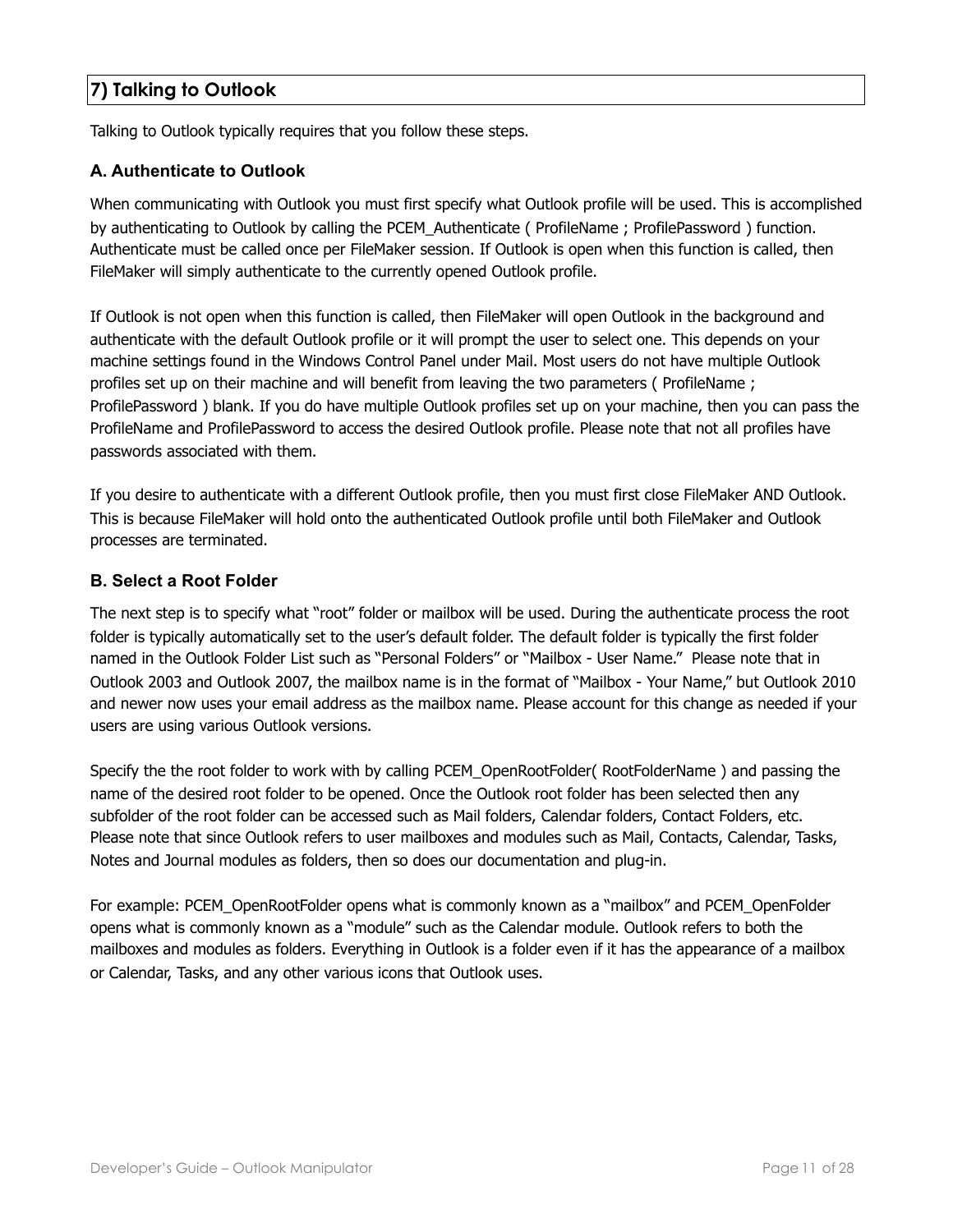## <span id="page-11-0"></span>**C. Select an Outlook Folder**

Now that we have authenticated to Outlook and specified a "root" folder, the next step is to navigate to the desired folder. In order to access any records in Outlook the user must first open the desired folder that contains the desired records. This is accomplished by calling PCEM\_OpenFolder( FolderPath ) and specifying the desired folder by passing the FolderPath parameter to the OpenFolder function. When the FolderPath is prefixed with a '/' then the FolderPath is relative to the current root folder. In other words the '/' indicates a subfolder.

For example, the following call opens the folder named "NewItems" located in the "Inbox" Folder:

- PCEM\_OpenFolder( "/Inbox/NewItems" )

Another example shows the following call opens the folder named "Holiday" located in the "Calendar" Folder: - PCEM\_OpenFolder( "/Calendar/Holiday" )

When the FolderPath is NOT prefixed with a '/', then the FolderPath is relative to the currently opened folder. For example, you could also open the Holiday subfolder mentioned above by following two calls:

- PCEM OpenFolder( "/Calendar" )

- PCEM\_OpenFolder( "Holiday" )

It is up to the developer to "know'" their location within the Outlook Tree and to know what types of records are contained in the currently opened folder. Outlook has various items types which are: Calendar Items, Contact Items, Mail and Post Items, Note Items, Task Items, and Journal Items.

**Note:** If in the course of setting field data, saving an e-mail record, or sending an e-mail you receive a dialog in Outlook asking to allow a program to send on behalf of an email account, ensure that the current machine has an anti-virus program installed and updated to the latest definitions. This is a normal security response from Outlook when it detects that there is no anti-virus software installed on the system, or that software is not up to date.

## <span id="page-11-1"></span>**D. Create/Open a Record**

After navigating to the desired folder, you can now create new records to be placed in the folder or access the records within that folder.

## **Create a New Record:**

There is one method for creating a new record which is by calling the PCEM\_NewRecord( optModule ) function. Anytime the PCEM\_NewRecord function is called the plug-in creates a new record and holds it in memory. The record does not actually exist in Outlook until the record is properly saved, which is addressed later in this document. Note that this function closes the currently opened record without saving any changes. It is up to you to properly save the record before beginning another command.

#### **Open an Existing Record:**

There are two methods for accessing existing Outlook records which are directly or indirectly.

#### Directly:

If the user knows the OutlookID of the desired record, then they can open that record directly by calling the PCEM\_OpenRecord( OutlookID ) function and passing the OutlookID to the function.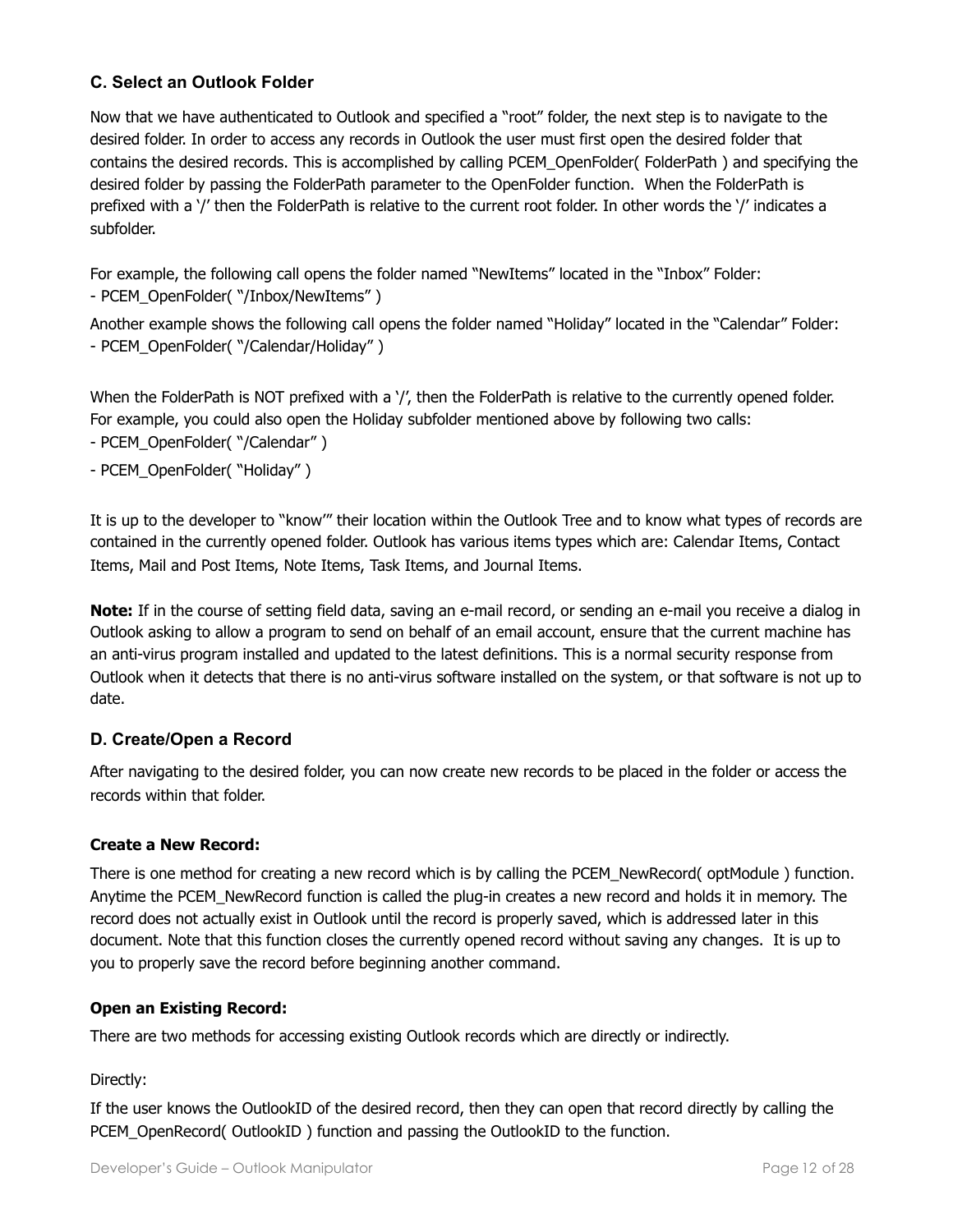Note that this function closes the currently opened record without saving any changes. It is up to you to properly save the record before beginning another command. Saving records is discussed later in this document.

Indirectly:

The functions PCEM\_GetFirstRecord and PCEM\_GetNextRecord offer the user the ability to iterate through the records contained in the currently opened folder.

For example:

/\* Opens the first Record in the Current Folder \*/ SetField( someField ; PCEM\_GetFirstRecord ) Loop Exit Loop If [ someField = 'End' or someField  $< 0$ ] /\* Access - Modify the fields  $*/$ … /\* Opens the next record \*/ New Record/Request SetField( someField ; PCEM\_GetNextRecord ) End Loop …

Note that these functions make either the First or Next record the currently opened record available. They also close the currently opened record without saving any changes. It is up to you to properly save the record before beginning another command. Saving records is discussed later in this document.

## <span id="page-12-0"></span>**E. Manipulate the Fields**

Once a record is created or opened then you can access the fields contained within that record. You can either set or retrieve the contents of the available Outlook fields for that record using PCEM\_SetFieldData or PCEM GetFieldData. A list of all available Outlook fields can be found in the "Functions Guide."

The PCEM SetFieldData( FieldName ; FieldValue ) function is used to populate fields in the new or currently opened Outlook record. See the "Functions Guide" for list of all available FieldNames.

The PCEM\_GetFieldData( FieldName ) function is used to extract data from the currently opened Outlook record. See the "Functions Guide" for list of all available FieldNames.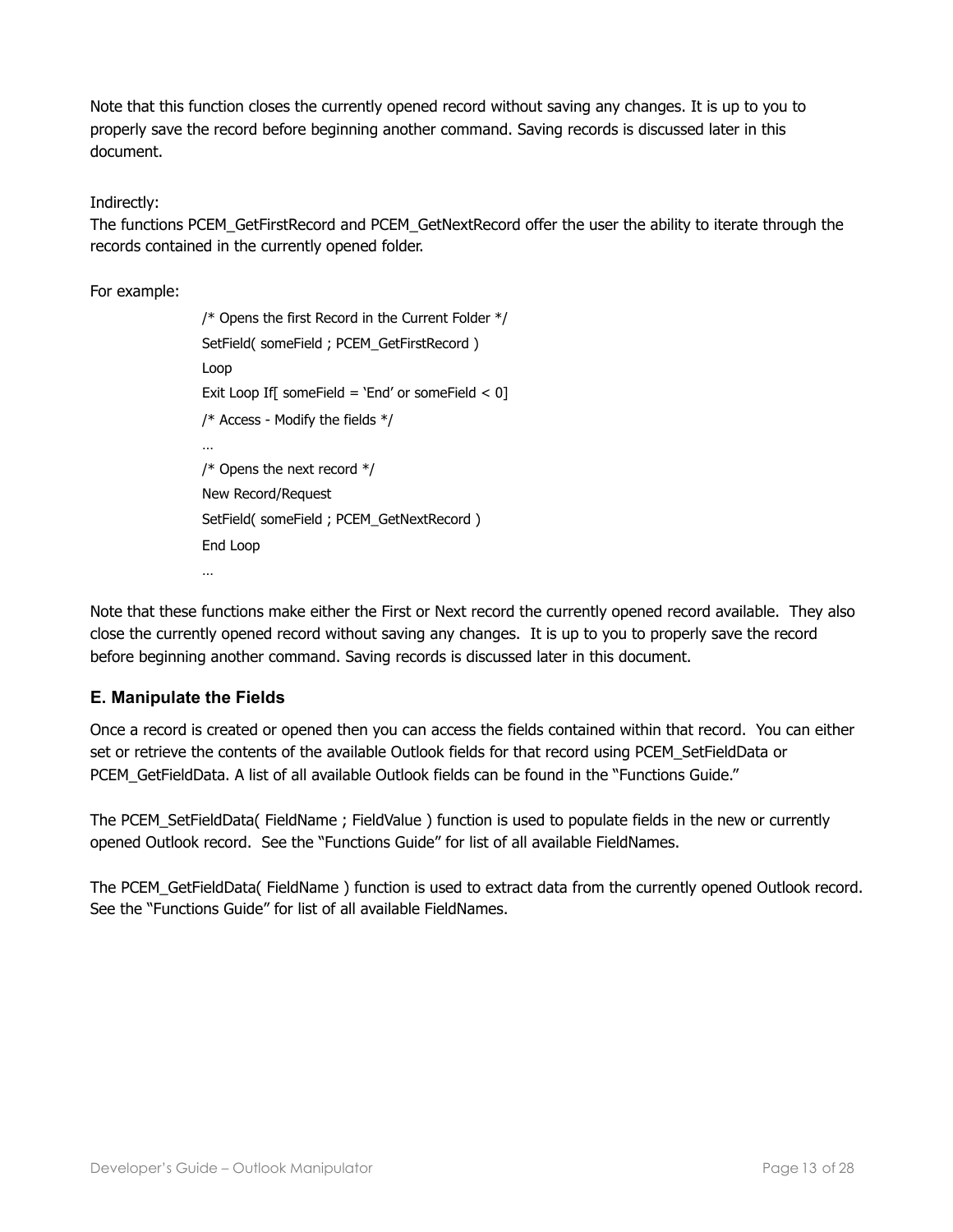## <span id="page-13-0"></span>**F. Save Record or Send Email**

After creating or modifying records use the PCEM\_SaveRecord( optionalParam ) function to save the record to the current Outlook folder and return the Outlook ID.

If the current record is a new email message (Mail item) then the PCEM\_SaveRecord function will cause Outlook to send the email message. Sending an email using SaveRecord is known as the "long method" and requires the following functions (PCEM\_NewRecord, PCEM\_SetFieldData, PCEM\_Add Attachment, PCEM\_SaveRecord). You can also send email using the "short method" in a single script step using PCEM\_SendMail( To ; Cc ; Bcc ; Subject ; Body ; Attachments ; optUseHTML ). The "short method" is easier to program. All parameters except Subject, Body, and OptUseHTML can contain multiple comma separated values. The only time you need to create an email using the "long method" is if you need to obtain the Outlook ID for the email being sent, set additional fields such as SendOnBehalfOf, From, Categories, Flag Icon, etc. or if you need to set the optionalParam of the PCEM\_SaveRecord function. The optionalParam can be set to "Appointment" or "DontSend." The literal string "Appointment" sends a meeting request to attendees if you have a calendar/appointment type email. The literal string "DontSend" delays the sending of the email if you desire to

open the email in Outlook before the email is sent. Please reference PCEM\_SaveRecord function in the "Functions Guide" for further details.

In the examples below an email will be sent with three attachments using the various methods. Please refer to the Functions Guide and our FileMaker demo file for further details and live examples.

Example 1: Sending an email using the "short method" by hardcoding parameter values: - PCEM\_SendMail( ["joe@somecompany.com"](mailto:joe@somecompany.com)" ; "" ; "" ; "New Release" ; "A new product was just released allowing for ...... please contact us" ; "C:\Pricing.pdf, C:\Overview.pdf, F:\SpecSheet.pdf" ; "N" )

Example 2: Sending an email using the "short method" by using field names:

- PCEM\_SendMail( Main::gEmail To ; Main::gEmail Cc ; Main::gEmail Bcc ; Main::gEmail Subject ; FullPath1 & "," & FullPath2 & "," & FullPath3 ; Main::gUseHTML ) \*The FullPath1, FullPath2, and FullPath3 represent the field that stores the full file path.\*

Example 3: Sending an email using the "long method" by hardcoding parameter values:

- PCEM\_OpenRootFolder( "Mailbox User" )
- PCEM\_OpenFolder( "/Inbox" )
- PCEM\_NewRecord( "Mail" )
- PCEM\_SetFieldData( "To" ; "[joe@somecompany.com"](mailto:someone@somecompany.com) )
- PCEM\_SetFieldData( "From" ; "me@mycompany.com")
- PCEM\_SetFieldData( "Subject" ; "New Release" )
- PCEM\_SetFieldData( "Body" ; "A new product was just released allowing for ...... please contact us" )
- PCEM\_SetFieldData( "Categories" ; work )
- PCEM\_AddAttachment( "C:\Pricing.pdf" ; "Pricing" )
- PCEM\_AddAttachment( "C:\Overview.pdf" ; "Overview" )
- PCEM\_AddAttachment( "F:\SpecSheet.pdf" ; "SpecSheet" )
- PCEM\_SaveRecord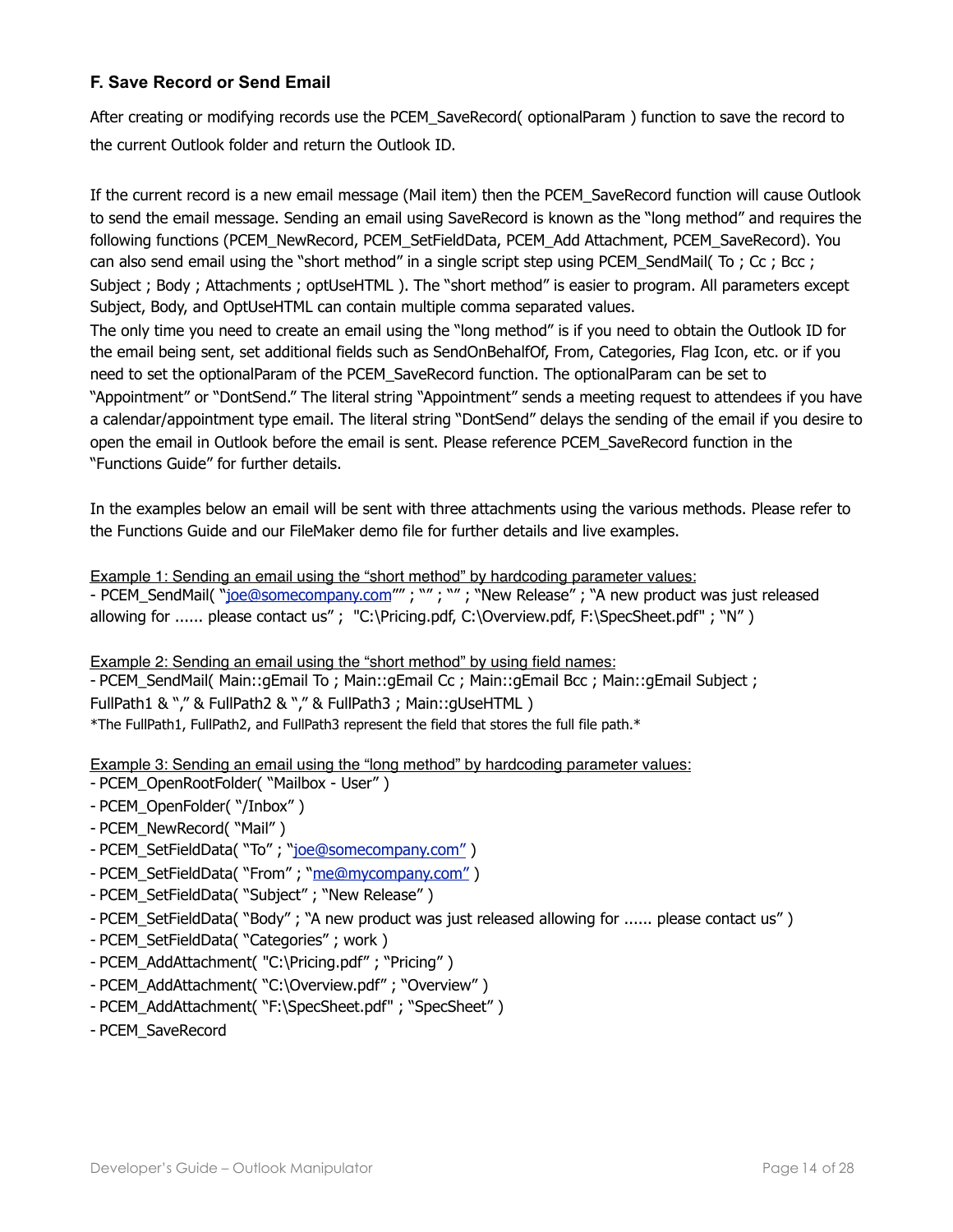Example 4: Sending an email using the "long method" by using field names:

- PCEM OpenRootFolder( Main::gFolder Root )
- PCEM\_OpenFolder( Main::gFolder Mail )
- PCEM\_NewRecord( "Mail" )
- Set Variable [\$Result; Value:PCEM\_SetFieldData( "To" ; Mail::To )]
- Set Variable [\$Result; Value:PCEM\_SetFieldData( "From" ; Mail::From )]
- Set Variable [\$Result; Value:PCEM\_SetFieldData( "Subject" ; Mail::Subject )]
- Set Variable [\$Result; Value:PCEM\_SetFieldData( "Body" ; Mail::Body )]
- Set Variable [\$Result; Value:PCEM\_SetFieldData( "Categories" ; Mail::Categories )]
- PCEM\_AddAttachment( FullPath1 ; FileName1 )
- PCEM\_AddAttachment( FullPath2 ; FileName2 )
- PCEM\_AddAttachment( FullPath3 ; FileName3 )
- PCEM\_SaveRecord

## <span id="page-14-0"></span>**G. Responding to a Meeting Request**

The Outlook Manipulator has the ability to send a meeting response to the organizer of a meeting. To accept a meeting invitation, perform the following steps:

- 1. Open the Meeting event using PCEM\_OpenRecord
- 2. Set the field "Meeting Response" with the value "Accepted"
- 3. Save the record with a call to PCEM\_SaveRecord( "ApptResponse" )

The use of the parameter "ApptResponse" will create a meeting response message in Outlook for the meeting that is opened, populate it with the required meeting response information based off of the setting of the "Meeting Response" field, and then submit the message through Outlook to be sent to the organizer of the meeting with the desired response.

**Note:** At this time, the plug-in can only send a meeting acceptance message. It cannot decline a meeting, tentatively accept a meeting, nor propose a new meeting time to the organizer. This has been noted for further enhancements for a later version of the plug-in.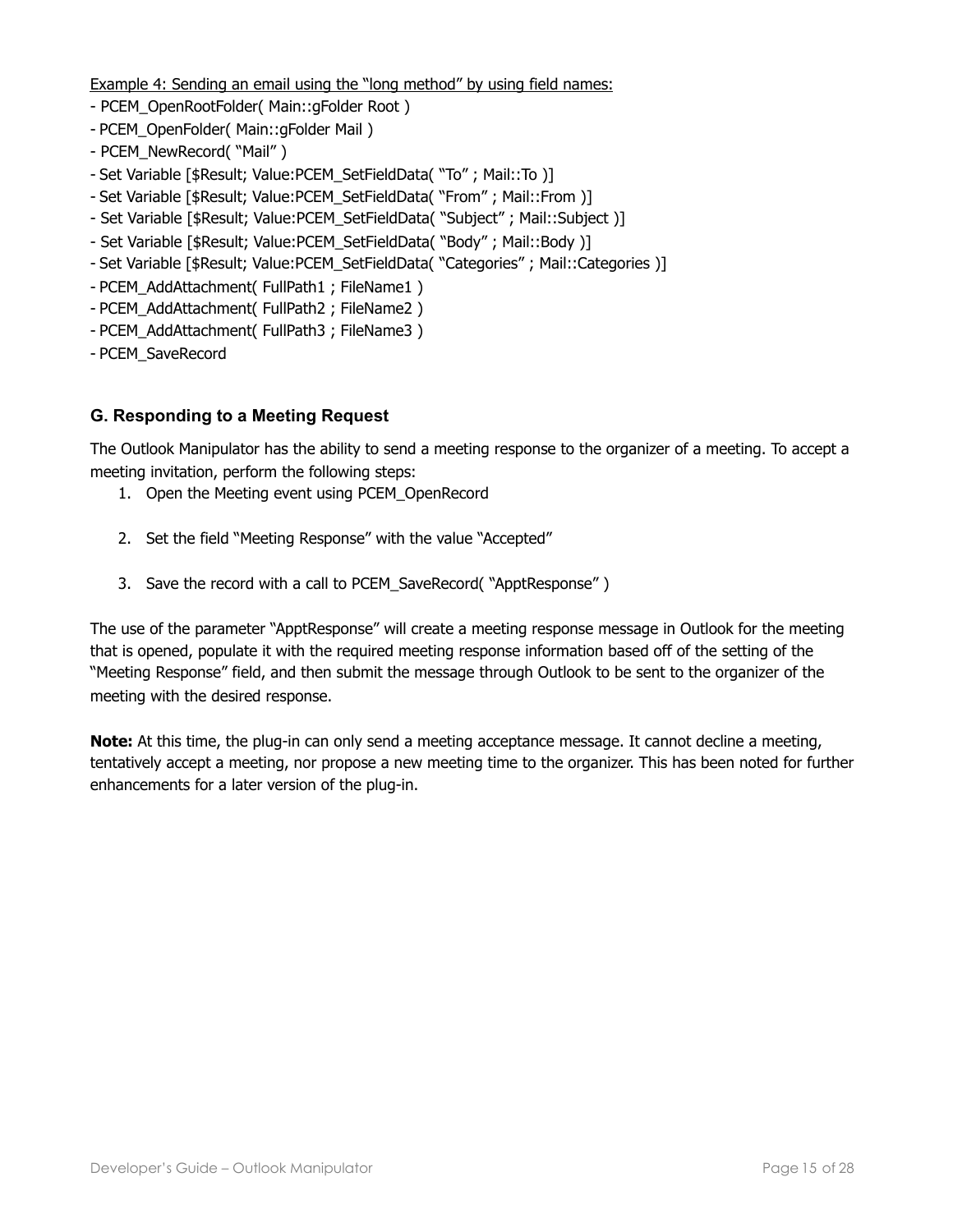#### Example script demonstrating the acceptance of a meeting invitation:

# Open the default Calendar Set Variable [ \$result ; Value:PCEM\_OpenDefaultFolder( "Calendar" ) ] # Error handling… # # Open the record Set Variable [ \$result ; Value:PCEM\_OpenRecord( \$\$OutlookID ) ] # Error handling… # # Set the Meeting Response field with the value of "Accepted" Set Variable [ \$result ; Value:PCEM\_SetFieldData( "Meeting Response" ; "Accepted" ) ] # # Save the record and send the response Set Variable [ \$OutlookID ; Value:PCEM\_SaveRecord( "ApptResponse" ) ] # Error Handling…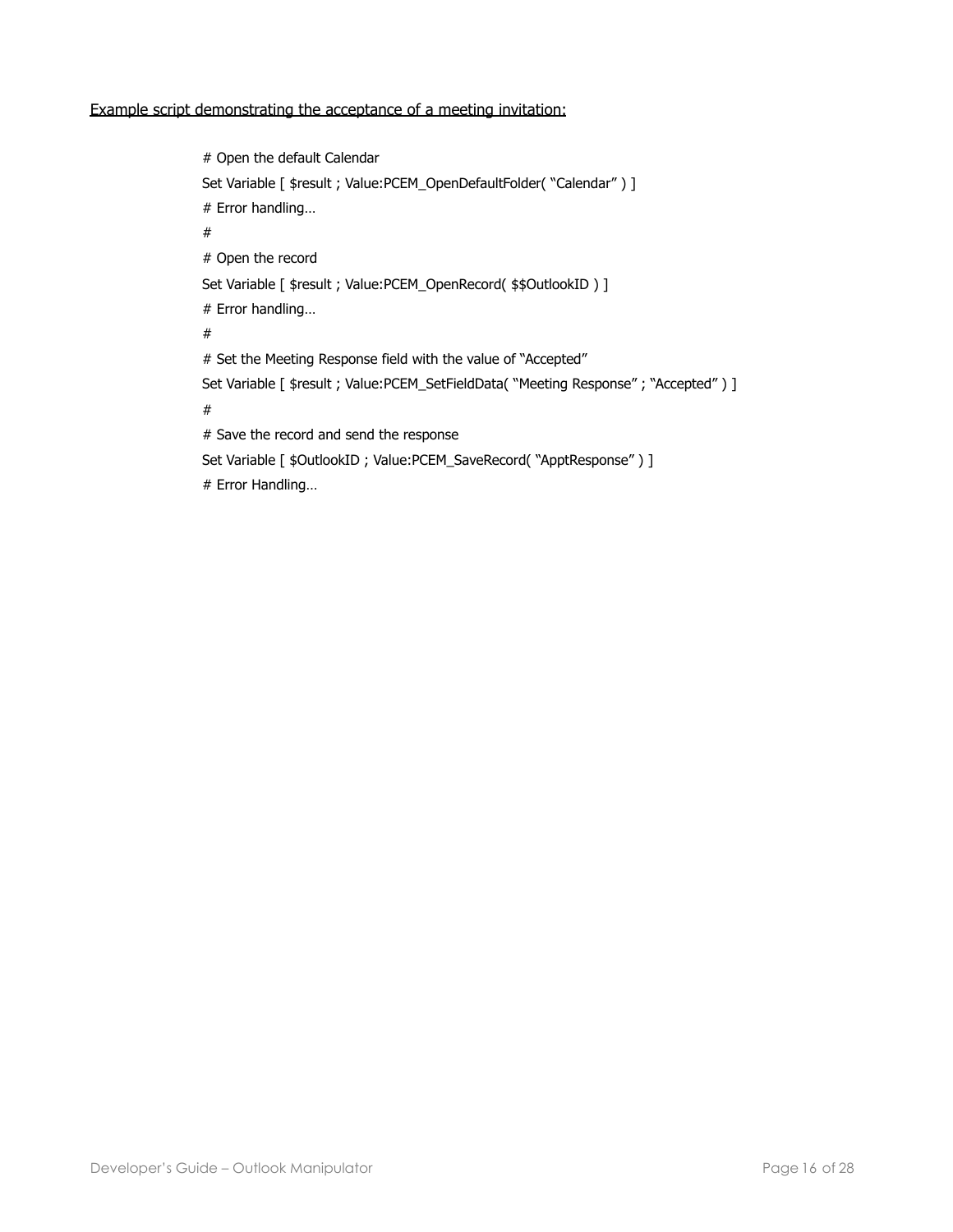## <span id="page-16-0"></span>**8) Setting the "From" and "Send On Behalf Of" Fields**

If you would like to send an email from or on behalf of another user then please read this entire section. If you simply desire to send an email from your default Outlook account, then you can skip over this section.

In order to send an email from or on behalf of another user you will need to use the long method to send mail and set the "From" or "Send On Behalf Of" field. Before you can successfully set these fields and send email from or on behalf of another user you will need to ensure that you have proper access rights in either Exchange or Outlook. This is a security designed by Microsoft that protects from having an unauthorized user send mail from or on your behalf.

#### **Send As Set Up:**

Sending email from another user allows one user to send an email as though it came directly from another user. The recipient will not be notified that the email was composed by someone other than the stated sender. "Send As" permission can only be granted by the Exchange System Administrator. There are various ways to grant "Send As" from a different Exchange account and this is just one of them. Please note that this is a caveat of Microsoft Exchange. If Microsoft Exchange is not configured to grant user rights to properly "Send As" another address, then neither can our plug-in. The following instructions were taken from Exchange 2003.

1) Log onto the server running Exchange.

2) Open Active Directory Users and Computers.

3) Ensure that the "Advanced Feature is checked" under the "View" menu.

4) Locate the user's account that you want to be able to send as. Open the account properties.

5) Select the "Security" tab.

6) Select "Add" under "Group or user names" and add the user (users or group) that is to be granted permission to send-as this account.

7) For each account added ensure that the account under "Group or user names" and in the "Permissions for ..." window grant the account "Send As" permission.

8) Select "OK" to close the account properties.

9) Log into Outlook and display the 'From" field.

10) Attempt to simply send an email out of Outlook as the specified user you just granted.

11) If you receive these errors, then this typically indicates that the security was not setup properly or has not taken effect.

"Your message did not reach some or all of the intended recipients.

The following recipient(s) could not be reached: ...

You do not have permission to send to this recipient. For assistance, contact your system administrator"

Or the following error (if you are not in cached mode):

"You do not have sufficient permission to perform this operation on this object. See your system administrator."

Ensure that the security has taken effect by re-starting the Microsoft Exchange System Attendant Service on the server. The Microsoft Exchange System Attendant service functions to proxy Active Directory requests and to regulate internal Exchange Server functions.

12) Then let's also re-start Outlook on the client machine. You may also need to restart the client machine, but typically you can just restart Outlook.

13) Log into Outlook again and attempt to send an email as the specified user. Once you can send an email using the "Send As" feature in Outlook, then you are ready to start using our plug-in.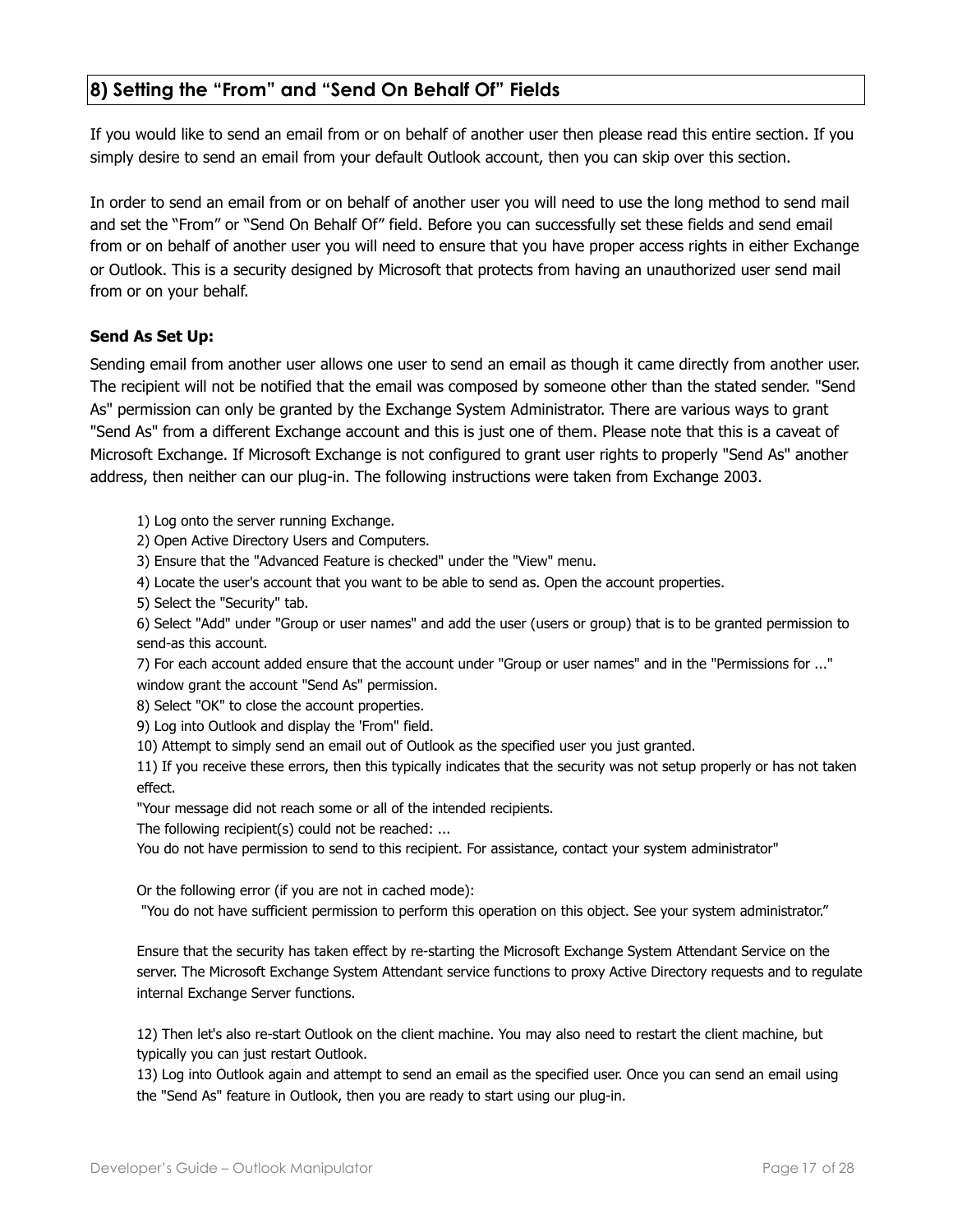You may want to consult Microsoft or Exchange experts for how to grant a user access to "Send As" another user.

Here are a few helpful links:

<http://support.microsoft.com/kb/895949> <http://support.microsoft.com/default.aspx?scid=kb;EN-US;907434> [http://support.microsoft.com/search/default.aspx?](http://support.microsoft.com/search/default.aspx?qid=219454&query=send+as+another+user&catalog=LCID%3D1033&mode=r) [qid=219454&query=send+as+another+user&catalog=LCID%3D1033&mode=r](http://support.microsoft.com/search/default.aspx?qid=219454&query=send+as+another+user&catalog=LCID%3D1033&mode=r)

Please also note that after the emails have been sent using the "Send As" feature, then the sent emails will appear in the Sent Items folder for the default mailbox in Outlook. It is up to the developer to develop a process to move these messages to the appropriate users' Sent Items folder if necessary. This is a functionality of Microsoft Exchange and Outlook. Since Microsoft stores all sent email messages in the Outlook user's Sent Items folder, then so does our plug-in. If this feature becomes available by Microsoft, then we can add the functionality into our plug-in. Please feel free to contact Microsoft and request this feature.

## **Send On Behalf Of Set Up:**

"Send on Behalf of" allows the recipient to be notified both who the author was and on whose behalf the email was sent. "Send on Behalf of" can be granted by the Outlook user and is relatively simple to set up.

- 1) Start Outlook.
- 2) Select Tools, then Delegates from the menus at the top.
- 3) Select the Add button and add the desired delegate. A delegate can send items on your behalf.
- 4) Select the desired delegate permissions.
- 5) Select Apply and then OK.

Please ensure that you can "Send As" or "Send on Behalf Of" directly from Outlook before attempting to set the "From" and "Send On Behalf Of" fields using our plug-in.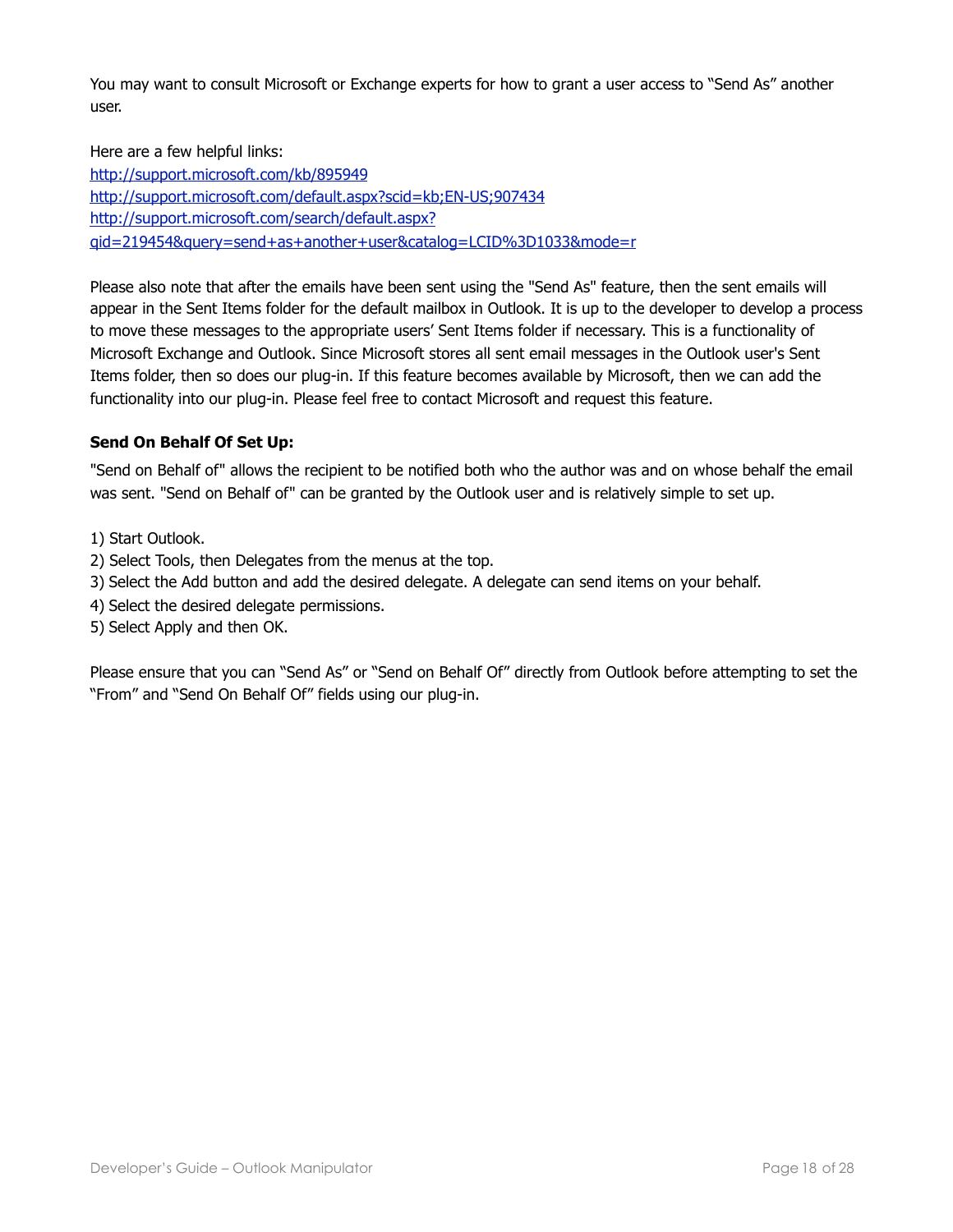## <span id="page-18-0"></span>**9) Moving or Deleting a Record**

## <span id="page-18-1"></span>**A. Move a Record**

After a record has been opened, call the PCEM\_MoveRecord( FolderPath ) to move the record from the current folder to another folder. After calling the MoveRecord function, the folder identified by the FolderPath becomes the currently opened folder. If you are going to move multiple items, then a call to OpenRootFolder and/or OpenFolder must be called to return to the previously opened folder.

The following caveats must be recognized:

- When you move records within the same mailbox, the leading "/" character for the destination folder should be included. For example: /folderpath or /Inbox/Test
- When you move records to a different mailbox such as Public Folders or another user's mailbox, the leading "/" character for the destination folder should be omitted. For example: mailbox/folderpath or Public Folders/All Public Folders/Test

## <span id="page-18-2"></span>**B. Delete a Record**

In order to delete records you can use the PCEM\_DeleteRecord( OutlookID ; Permanent),

PCEM\_DeleteCurrentRecord( bPermanent ) or PCEM\_DeleteAllRecords( ExcludePrivate ; ExcludeDistList ) functions. The DeleteRecord function will delete a record in the currently opened folder. By using the optional Permanent parameter the record can be permanently deleted or sent to the "Deleted Items" folder in Outlook for archiving. The DeleteCurrentRecord function will delete the currently opened record and maintain the index of items. The DeleteAllRecords command will delete all records from a given module. This command should be used with extreme caution as it will remove ALL items permanently and will not save a copy of the items in the "Deleted Items" folder in Outlook. Please reference the "Functions Guide" for additional information about these functions.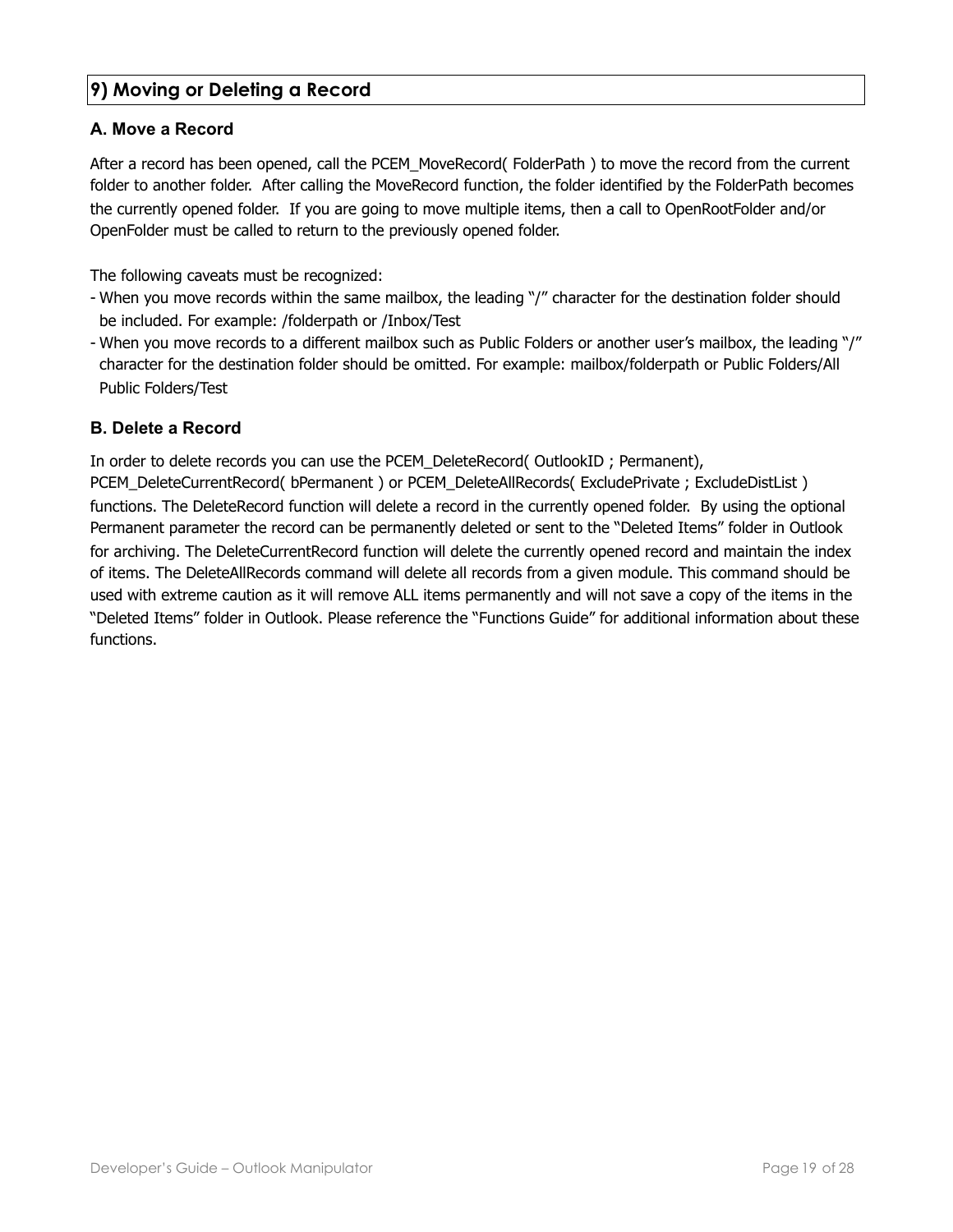## <span id="page-19-0"></span>**10) Working with Custom Fields**

Outlook has custom fields or "user-defined" fields. The PCEM\_SetCustomFieldData, PCEM\_GetCustomFieldData, and PCEM CreateCustomField functions are used when working with Outlook custom fields. Let's explore some sample uses of these three functions.

**PCEM\_SetCustomFieldData**( FieldName ; Data ; optType ) sets the value of a custom field in a new record or an opened record. For example, if you wanted to create a new contact record with a custom field and push this record from FileMaker to Outlook, then you would follow these steps:

```
... 
PCEM_NewRecord( "Contacts" ) 
PCEM_SetFieldData( "First Name" ; "Brett" ) 
PCEM_SetFieldData( "Last Name" ; "Wilcox" ) 
PCEM_SetFieldData( "Company" ; "ABC Company" )
PCEM_SetCustomFieldData( "Pets" ; "Kujo" ; "Text" ) 
PCEM_SaveRecord 
...
```
This PCEM\_SetCustomFieldData step will actually create and set the custom field in Outlook in a single step.

**PCEM\_GetCustomFieldData**( FieldName ) function gets the value of the custom field from Outlook into FileMaker. If you wanted to pull a record with a custom field from Outlook into FileMaker, then you would use these steps:

PCEM\_GetFirstRecord PCEM\_GetFieldData( "First Name" ) PCEM\_GetFieldData( "Last Name" ) PCEM\_GetFieldData( "Company" ) PCEM\_GetCustomFieldData( "Pets" ) ...

**PCEM\_CreateCustomField**( Name ; Type ) function creates a custom field and adds the new custom field to the currently opened record. You must specify the Name of the custom field and the Type. This function may be useful if you just need to create the actual custom field name in Outlook.

... PCEM\_OpenRecord( Contacts::Outlook ID ) PCEM\_CreateCustomField( "Pets" ; "Text" ) PCEM\_SaveRecord

...

...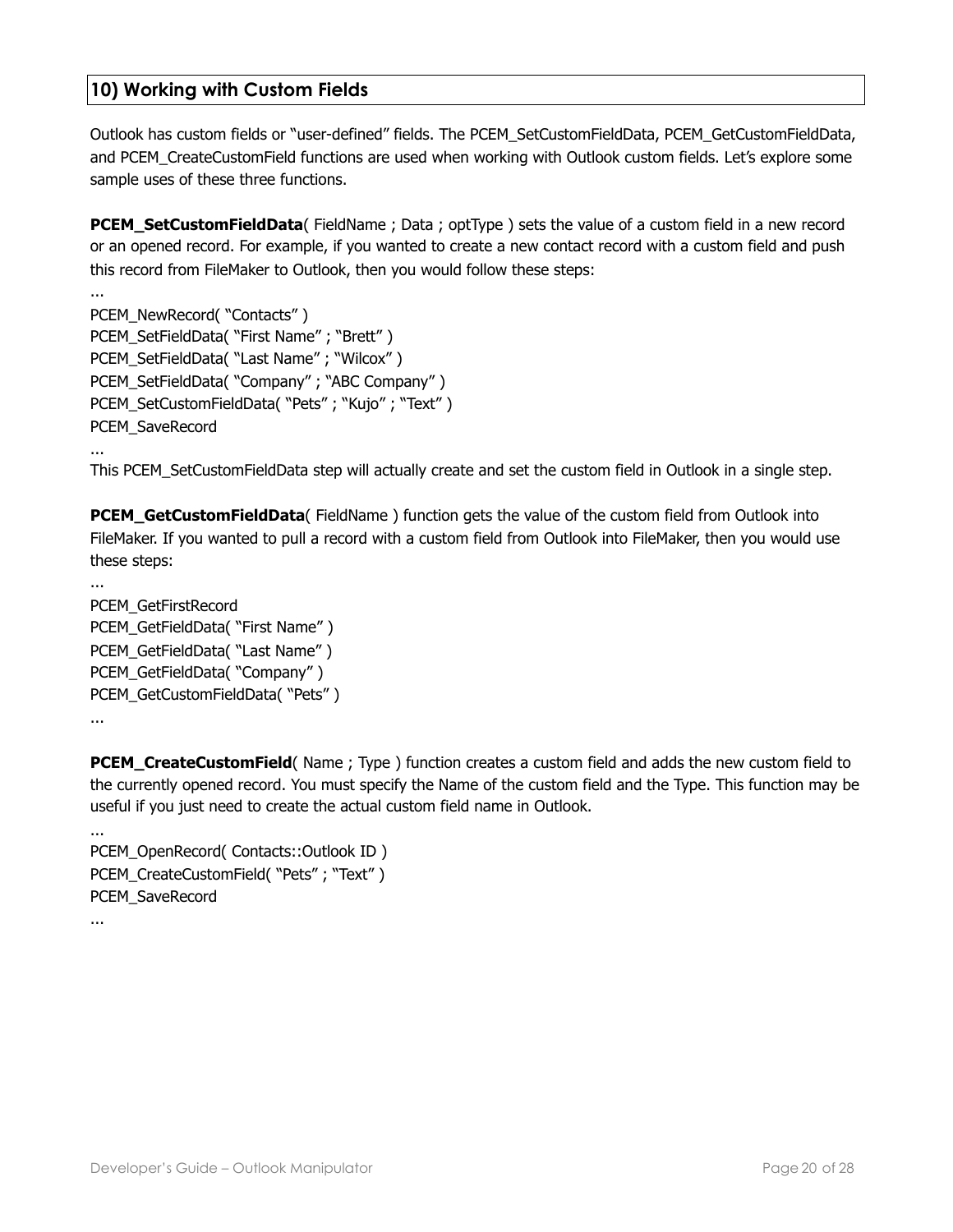## <span id="page-20-0"></span>**11) Filtering Records**

The plug-in uses the "Restrict Method" in order to filter records. The PCEM\_FilterByFilterString and PCEM\_FilterByLastModified functions are available to restrict records available to the plug-in that meet the specified criteria.

The **PCEM\_FilterByFilterString**( FilterString ) function is designed to restrict records that meet the criteria specified in the FilterString parameter.

The **PCEM\_FilterByLastModified**( Timestamp ) function is designed to restrict records that are in the current folder and have a modified timestamp later than that passed into the function.

Filter strings should be constructed in a very specific manner known as the "Restrict Method." The "Restrict Method" is explained in detail on the following Microsoft websites: <http://msdn.microsoft.com/en-us/library/bb220369.aspx> [http://msdn2.microsoft.com/en-us/library/aa210275\(office.11\).aspx](http://msdn2.microsoft.com/en-us/library/aa210275(office.11).aspx)

The field names to be used in a filter string are not the same field names that are used by the plug-in. The field names available in a filter string are those that are available to VBA (VisualBasic for Applications) and not necessarily those available to the plug-in. The available field names are outlined in the "Restrict Method" documentation provided by Microsoft.

We constructed a filter string for the PCEM FilterByLastModified function, because this function works on one Outlook field ( the LastModificationTime, which is available to all Outlook objects), and we know how to convert a FileMaker timestamp to something that the "Restrict Method" accepts. We chose this field as it seemed to be the most common filter that anyone would apply to a folder. To do the same for the rest of the fields in each of the Outlook Objects would be impossible. That is why the choice was made to simply pass the user supplied filter string directly to the "Restrict Method" from the PCEM\_FilterByFilterString function.

Because we pass filter string directly to the "Restrict Method", the filter string MUST be a string that the "Restrict Method" understands. It must contain field names that the method will work with and the values must be formatted in the way the "Restrict Method" requires.

For example, the "To" field works as it is a valid MailItem Property for VBA clients, but the "From 1" field is not a valid field for VBA clients and can cause a '?' to be returned to FileMaker.

Review the "Reference" section of this link<http://msdn.microsoft.com/en-us/library/aa221877.aspx> to see which properties are available to which Outlook objects and which properties are NOT supported by the "Restrict Method."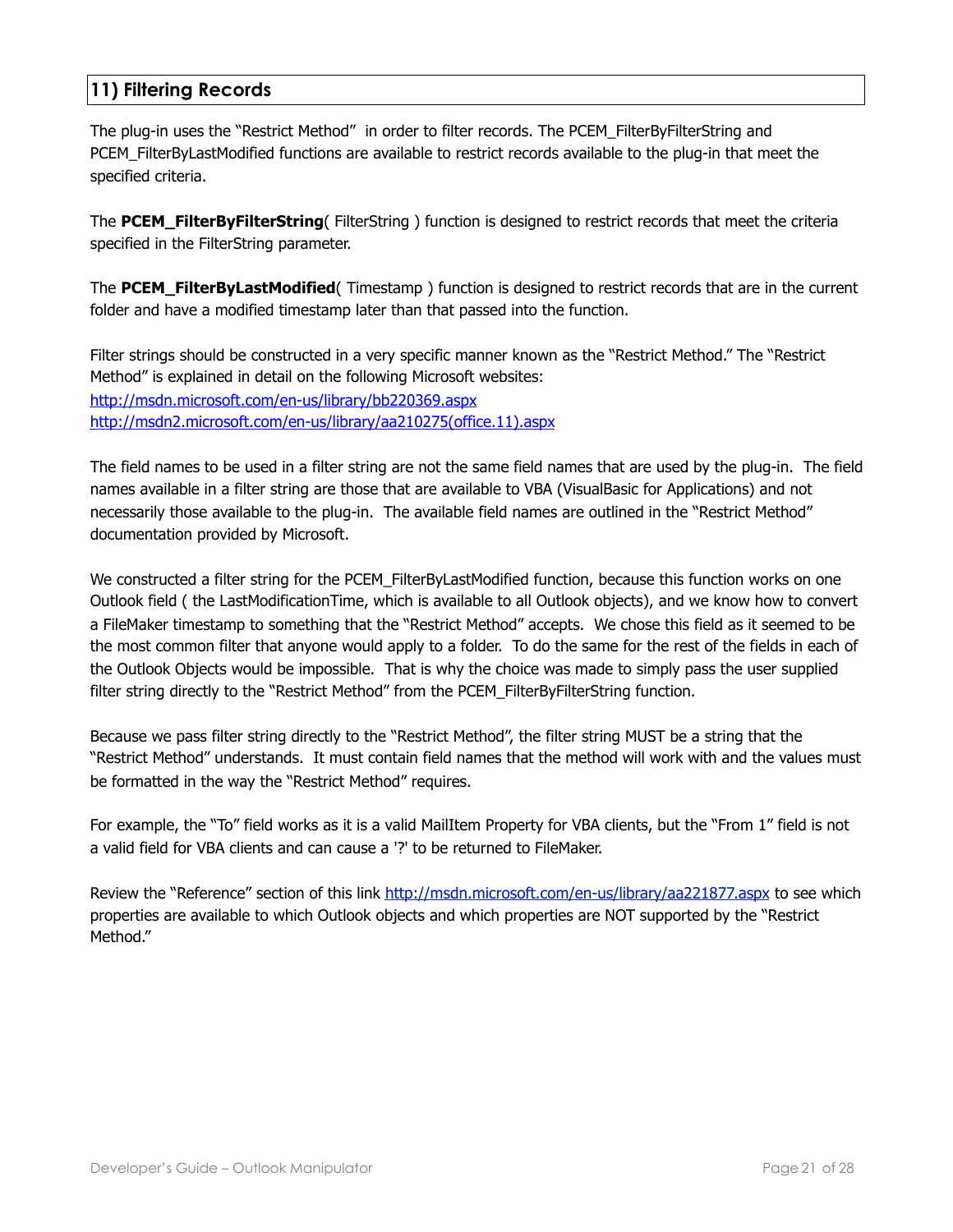## <span id="page-21-0"></span>**12) Error Handling**

When something unexpected happens, a plug-in function will return a result of !!ERROR!!. This makes it simple to check for errors. If a plug-in function returns !!ERROR!!, then immediately call PCEM\_GetLastError function for a detailed description of the exact error.

We find that most developers run into issues due to a lack of error trapping. Please ensure that you properly trap for errors in your solutions. Here are a few samples of how you can check for errors. Set Variable [ \$result = MyPluginFunction( "a" ; "b" ; "c" ) ] If  $\lceil$  \$result = !!ERROR!! ] Show Custom Dialog [ "An error occurred: " & PCEM\_GetLastError ] End If

The PCEM\_GetLastError( format ) function gives you the option to display the error description or error number. Displaying the error number is more user friendly in international environments, where an English error description may not be desired. If the format parameter is set to "Number" such as PCEM\_GetLastError( "Number" ), then an error number will be returned. If format parameter is empty such as PCEM\_GetLastError or PCEM\_GetLastError( ""), then an English error description will be returned.

Please find a list of return codes and descriptions below for your reference.

| <b>Code</b> | <b>Description</b>                                   |  |  |
|-------------|------------------------------------------------------|--|--|
|             | 0 SUCCESS                                            |  |  |
|             | -1 Plug-in not registered                            |  |  |
|             | -2 Registration failed                               |  |  |
|             | -3 Invalid Number of Parameters                      |  |  |
|             | -4 Invalid Parameter value(s)                        |  |  |
|             | -10 Expired Registration                             |  |  |
|             | -200 Library failed to load                          |  |  |
|             |                                                      |  |  |
|             | -300 The specified file cannot be found              |  |  |
|             | -301 The specified file cannot be found              |  |  |
|             | -302 The specified folder cannot be accessed         |  |  |
|             |                                                      |  |  |
|             | -400 System Error                                    |  |  |
|             |                                                      |  |  |
|             | -1000 Outlook Logon Failed                           |  |  |
|             | -1001 Outlook not started or Authenticate not called |  |  |
|             | -1002 This Version of Outlook is not supported       |  |  |
|             | -1003 Cannot Find Root Folder                        |  |  |
|             | -1011 Missing Field Name Parameter                   |  |  |
|             | -1012 Save Path Missing                              |  |  |
|             | -1013 Missing Path to Attachment                     |  |  |
|             | -1015 Folder Not Found                               |  |  |
|             | -1016 Invalid Path or File Name                      |  |  |
|             | -1017 Malformed or invalid root folder name          |  |  |
|             | -1018 Root folder not selected                       |  |  |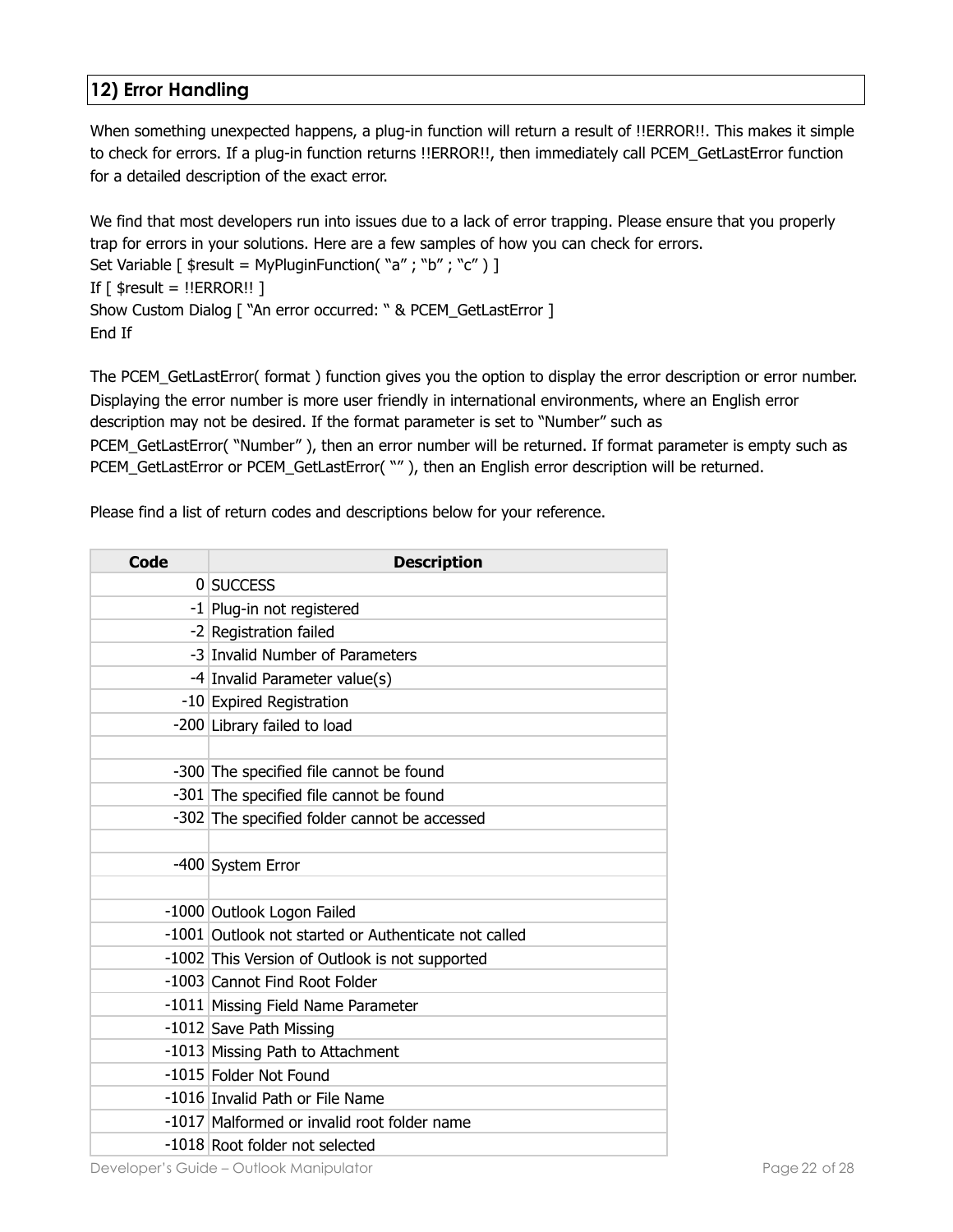| <b>Code</b> | <b>Description</b>                                             |  |  |
|-------------|----------------------------------------------------------------|--|--|
|             | -1019 Custom Field does not exist                              |  |  |
|             | -1020 Save called without calling New Record first             |  |  |
|             | -1021 Invalid Module Name called                               |  |  |
|             | -1022 Invalid field name passed                                |  |  |
|             | -1023 Item operation called without opening/creating a record  |  |  |
|             | -1024 Invalid Outlook ID                                       |  |  |
|             | -1025 Unable to Save record                                    |  |  |
|             | -1026 Must navigate to a folder before operation               |  |  |
|             | -1027 Outlook Entry ID not found                               |  |  |
|             | -1028 Unable to find records                                   |  |  |
|             | -1029 Unable to locate destination folder                      |  |  |
|             | -1030 GetFirstRootFolder not called                            |  |  |
|             | -1031 Unable to access root folders                            |  |  |
|             | -1032 Unable to access folder                                  |  |  |
|             | -1033 Folder not created or already exists                     |  |  |
|             | -1034 Invalid ExcludeDistList argument                         |  |  |
|             | -1035 Invalid ExcludePrivate argument                          |  |  |
|             | -1036 Item type does not match destination folder              |  |  |
|             | -1038 Unable to locate record                                  |  |  |
|             | -1040 Invalid attachment number                                |  |  |
|             | -1041 Item is not supported in the version of the plug-in      |  |  |
|             | -1087 Field is read-only                                       |  |  |
|             | -1088 No attachments found                                     |  |  |
|             | -1089 Invalid value for field                                  |  |  |
|             | -1090 Item does not support custom fields                      |  |  |
|             | -1091 Unable to retrieve or invalid value for the custom field |  |  |
|             | -1092 Unable to access or invalid custom field type            |  |  |
|             | -1093 User properties unavailable for item                     |  |  |
|             | -1094 Invalid type for custom field                            |  |  |
|             | -1095 MAPI Subsystem error                                     |  |  |
|             | -1096 Invalid Parameter                                        |  |  |
|             | -1097 Function Unavailable                                     |  |  |
|             | -1098 Error accessing shared folder                            |  |  |
|             | -1099 Unable to restrict items                                 |  |  |
|             | -1100 Invalid Folder Type                                      |  |  |
|             | -1200 Invalid Folder Name                                      |  |  |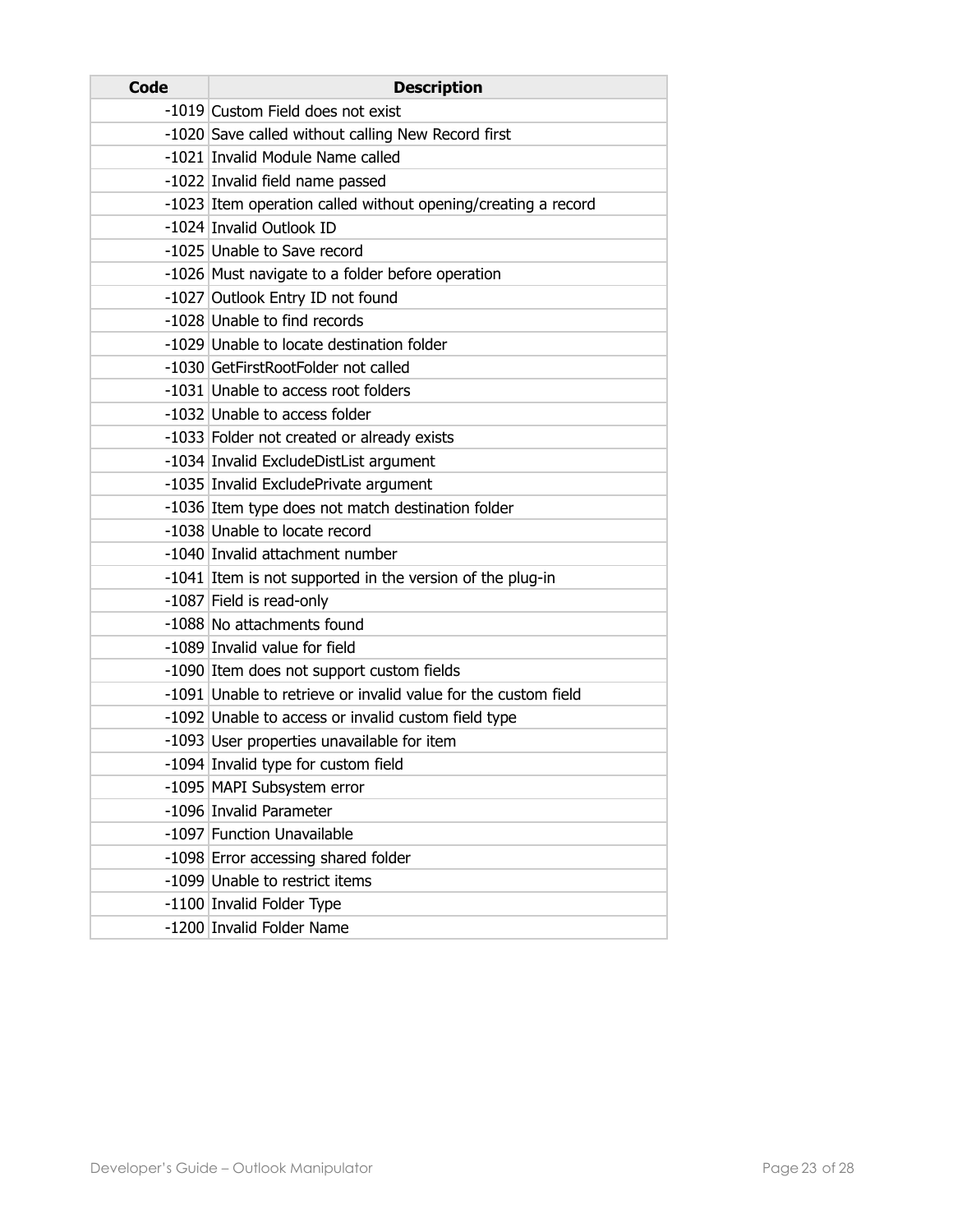## <span id="page-23-0"></span>**13) Known Issues**

#### **• Outlook 2013 Task Handling:**

In Microsoft Outlook 2013, Microsoft has changed the way task creation is handled by third party applications (plug-ins for Outlook/Exchange). This known issue is currently under investigation and has been partially fixed in the Outlook 2016 release.

Outlook 2013: If pushing a task record from FileMaker to Outlook 2013, and the task has a set reminder time, a dialog message will appear in Outlook indicating that the reminder for the task will not appear because the item is in a folder that doesn't support reminders. The task will still be created and set with the reminder in the background; however, the reminder is set as "Inactive" and the reminder will not actually trigger. This issue only affects Outlook/Exchange 2013. Adding tasks without reminders functions normally. All other versions of Outlook work as expected either with or without reminders.

Outlook 2016: If pushing a task record from FileMaker into Outlook 2016, and the task has a set reminder time, a dialog message will appear in Outlook indicating that the reminder for the task will not appear because the item is in a folder that doesn't support reminders. If the user indicates "yes", the task will be created and the reminder will trigger a popup reminder notification. If the user indicates "no", an error will be returned and the task will not be pushed. This issue is still under investigation.

#### **• Outlook Authentication – "Unknown MAPI Error" / "Interface Not Registered":**

In certain cases, Outlook Manipulator may return an error "80040155" ("Unknown MAPI Error" or "Interface Not Registered") result when calling PCEM\_Authenticate( username ; password ). This issue is most prominent in Outlook 2013, and specifically from using a "Click-To-Run" installer for Outlook 2013 or Outlook 365.

The following fix has been provided for the plug-in (version 6.0.1.0 or later):

- ‣ Ensure that FileMaker and Outlook are both closed.
- ‣ Right-click on the FileMaker application and select "Run as Administrator." (In Windows 7 or 8, you may need to right-click on FileMaker within the first pop-up box to see "Run as Administrator")
- ‣ Allow FileMaker to run with the administrator elevated privileges.
- ‣ Once FileMaker has completed loading, close and reopen FileMaker as normal.
- ‣ Optionally, you may reopen Outlook if your solution requires Outlook to be open.
- ‣ This fix will make a modification to the Windows Registry to ensure that the communication interface the plug-in uses to talk to Outlook is properly set up. The changes will only work if FileMaker runs in "administrator" mode. Once FileMaker has been run with these elevated permissions for the first time, the fix will be set and any further calls to PCEM\_Authenticate, whether FileMaker is running in standard or administrator mode, will have the proper communication interface set up for it.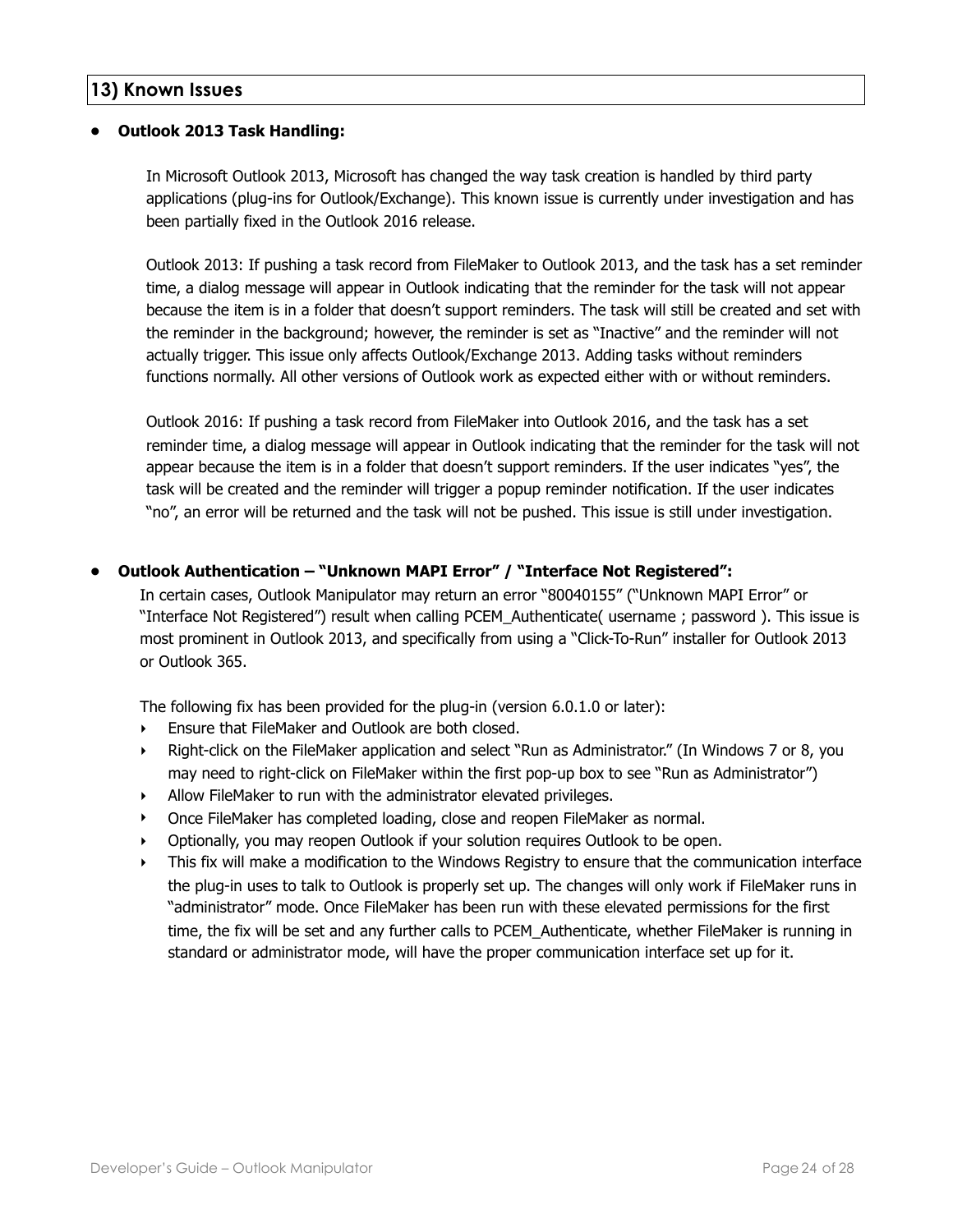## **• FileMaker 13:**

When performing operations in FileMaker 13, some unexpected behavior in regards to dialog boxes may occur. The following is a list of observed behavior that occurs only in FileMaker 13:

- ‣ When using "PCEM\_Display" after opening a record and passing a parameter value of "1" or blank, the record will appear in an Outlook modal window, as expected. After a short period of time, FileMaker will display a "Server Busy" status window that will persist until the Outlook modal window is closed. This behavior does not occur if PCEM\_Display is called with a parameter value of "0".
- ‣ If a dialog window appears in Outlook as a result of a function call from FileMaker, after a short period of time, a "Server Busy" status window will appear and will persist until the dialog window in Outlook is closed.

#### **• Outlook 2013 Release:**

‣ Journal has been disabled as of the Outlook 2013 release. Please see link for other discontinued features and changes in the Outlook 2013 release: [https://support.office.com/en-us/article/](https://support.office.com/en-us/article/Discontinued-features-and-changes-in-Outlook-2013-6fad16ab-b50b-4900-81b9-249c71f3027b) [Discontinued-features-and-changes-in-Outlook-2013-6fad16ab-b50b-4900-81b9-249c71f3027b](https://support.office.com/en-us/article/Discontinued-features-and-changes-in-Outlook-2013-6fad16ab-b50b-4900-81b9-249c71f3027b)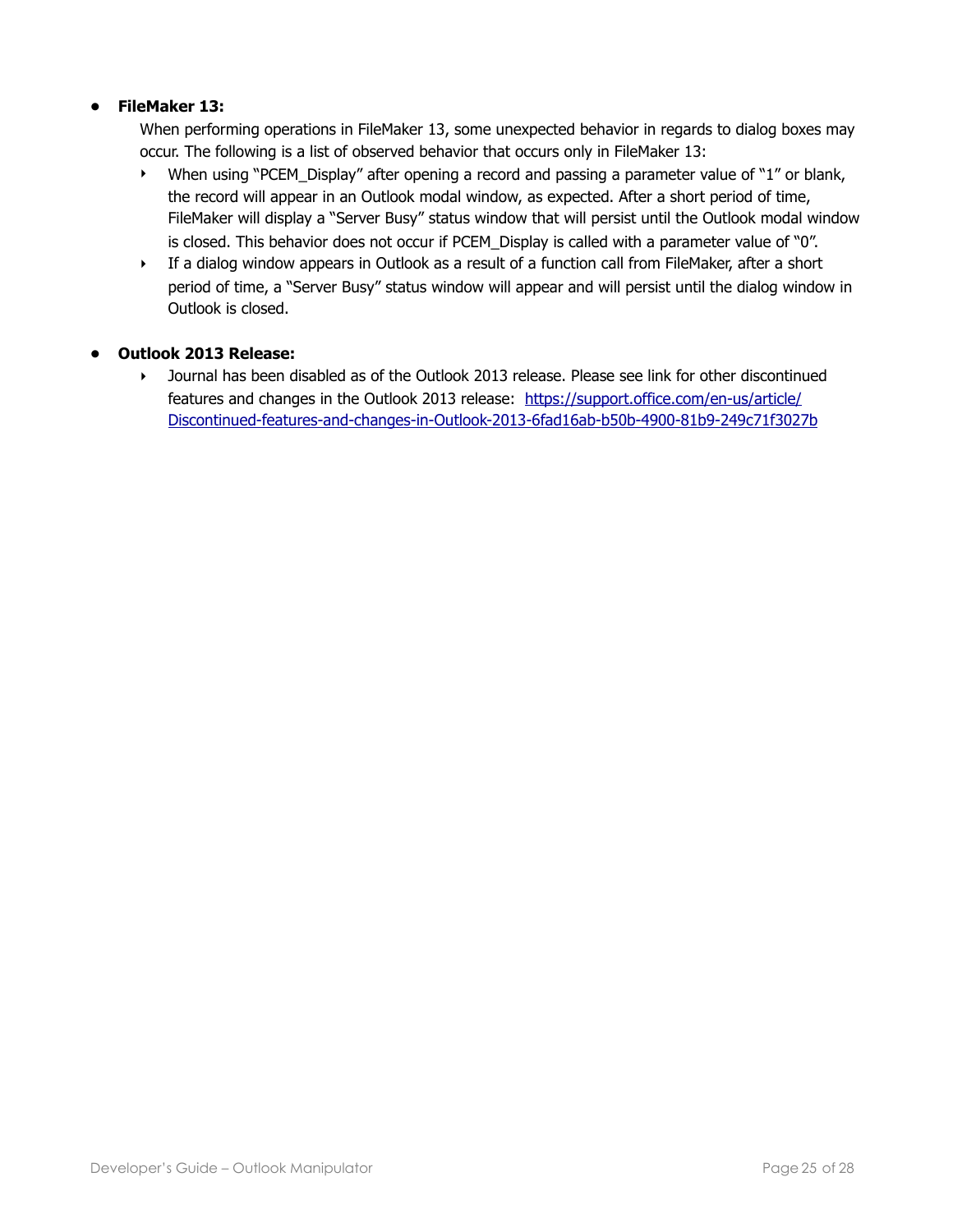## <span id="page-25-0"></span>**III. Configure Multiple Mailbox Access**

The Outlook Manipulator plug-in can access all mailboxes in Outlook and/or all folders for any Exchange user including public folders. Actual installation on the Exchange server is not required as the plug-in talks directly to Outlook. We recommend that you do not install the plug-in on the same machine running Exchange Server. The plug-in is installed on a single client or server machine, which has Outlook and FileMaker Pro installed. An "admin" profile is then created in Outlook. Within this "admin" Outlook profile, you open up all desired mailboxes as shown in the screenshot below.

NOTE: When using Office 2016, Exchange accounts need to be added using the Auto Discovery feature.

| <b>Change E-mail Account</b>                 |                                                                                                                                                                                                                                                                                                                                                                                                                                                                                                   |                                          |
|----------------------------------------------|---------------------------------------------------------------------------------------------------------------------------------------------------------------------------------------------------------------------------------------------------------------------------------------------------------------------------------------------------------------------------------------------------------------------------------------------------------------------------------------------------|------------------------------------------|
|                                              | <b>Microsoft Exchange Settings</b><br>You can enter the required information to connect to Microsoft Exchange.                                                                                                                                                                                                                                                                                                                                                                                    |                                          |
| administrator.<br>is usually your user name. | Type the name of your Microsoft Exchange server. For information, see your system<br>Microsoft Exchange server:<br>Use Cached Exchange Mode<br>Type the name of the mailbox set up for you by your administrator. The mailbox name<br>Melinda DePalma<br>User Name:                                                                                                                                                                                                                               | Check Name                               |
| Selected e-m                                 | <b>Microsoft Exchange</b><br>General Advanced Security Connection Remote Mail<br>Mailboxes<br>Open these additional mailboxes:<br>Marc Larochelle<br>Add<br>Sally Schoonover<br>Chris Kuhn<br>Remove<br>Keith Larochelle<br>Cached Exchange Mode Settings<br>Use Cached Exchange Mode<br>Download shared folders (excludes mail folders)<br>Download Public Folder Favorites<br>Mailbox Mode<br>Outlook is running in Unicode mode against Microsoft<br>Exchange.<br>Offline Folder File Settings | More Settings<br>Next<br>Cancel<br>Close |
|                                              | OK<br>Cancel<br>Apply                                                                                                                                                                                                                                                                                                                                                                                                                                                                             |                                          |

If the Outlook profile has access to all the Mailboxes in an organization, then the current FileMaker session will also. This plug-in is generally used in organizations where a dedicated machine such as a "robot" or "dummy" machine will be constantly running to update FileMaker and Exchange records. Native FileMaker OnTimer script triggers or third-party products such as ScriptFire or Activator can be used to periodically run scripts and update data through the plug-in. The plug-in installed on the dummy or robot machine will remove the need to have it installed on each and every client machine that will need to communicate with Outlook. Developers should be aware of the pros and cons for implementing the plug-in on multiple client machines vs. a single robot machine and design their implementation accordingly.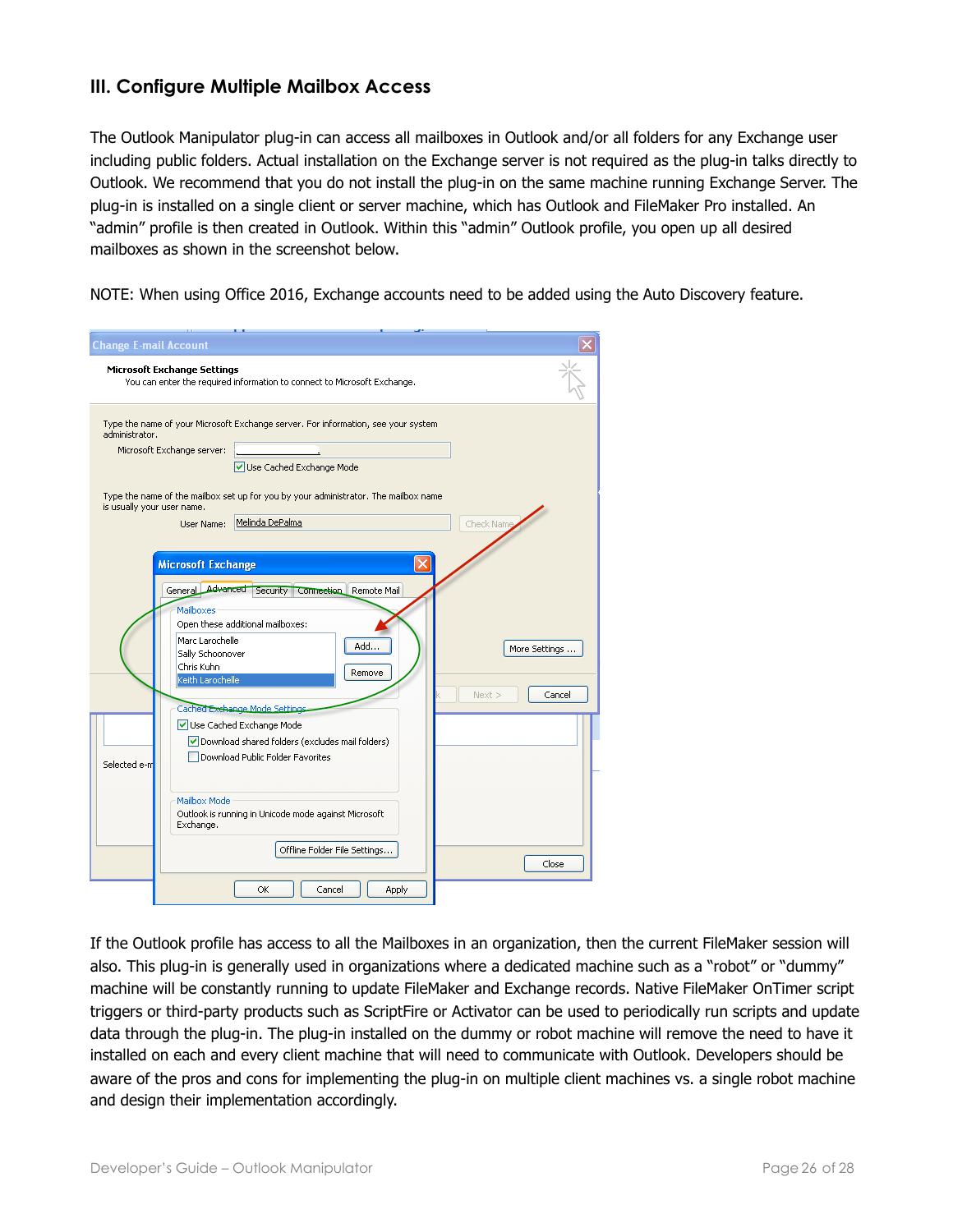## <span id="page-26-0"></span>**IV. Tips**

- This "Developer's Guide" is designed to give you a basic understanding of how Outlook and FileMaker "talk" to each other. There are various other functions available by the plug-in depending on your needs. Please reference the "Functions Guide" for a detailed list of all available functions.
- The Outlook ID is a unique identifier created by Outlook. This ID is unique across all folders (Mail, Contacts, Calendar, Tasks, Notes, and Journal) and is unique to every Outlook user. In other words, you can store the Outlook ID to identify records in a multi-user environment. This may make programming easier if you are creating a data merge/sync process in a multi-user environment. Remember the Outlook ID is often longer than 120 characters.
- The plug-in cannot edit or maintain the list of categories. This is done exclusively in Outlook. If you add a brand new category in Outlook, you must force the Authenticate call before a record can be assigned to that category created in Outlook.